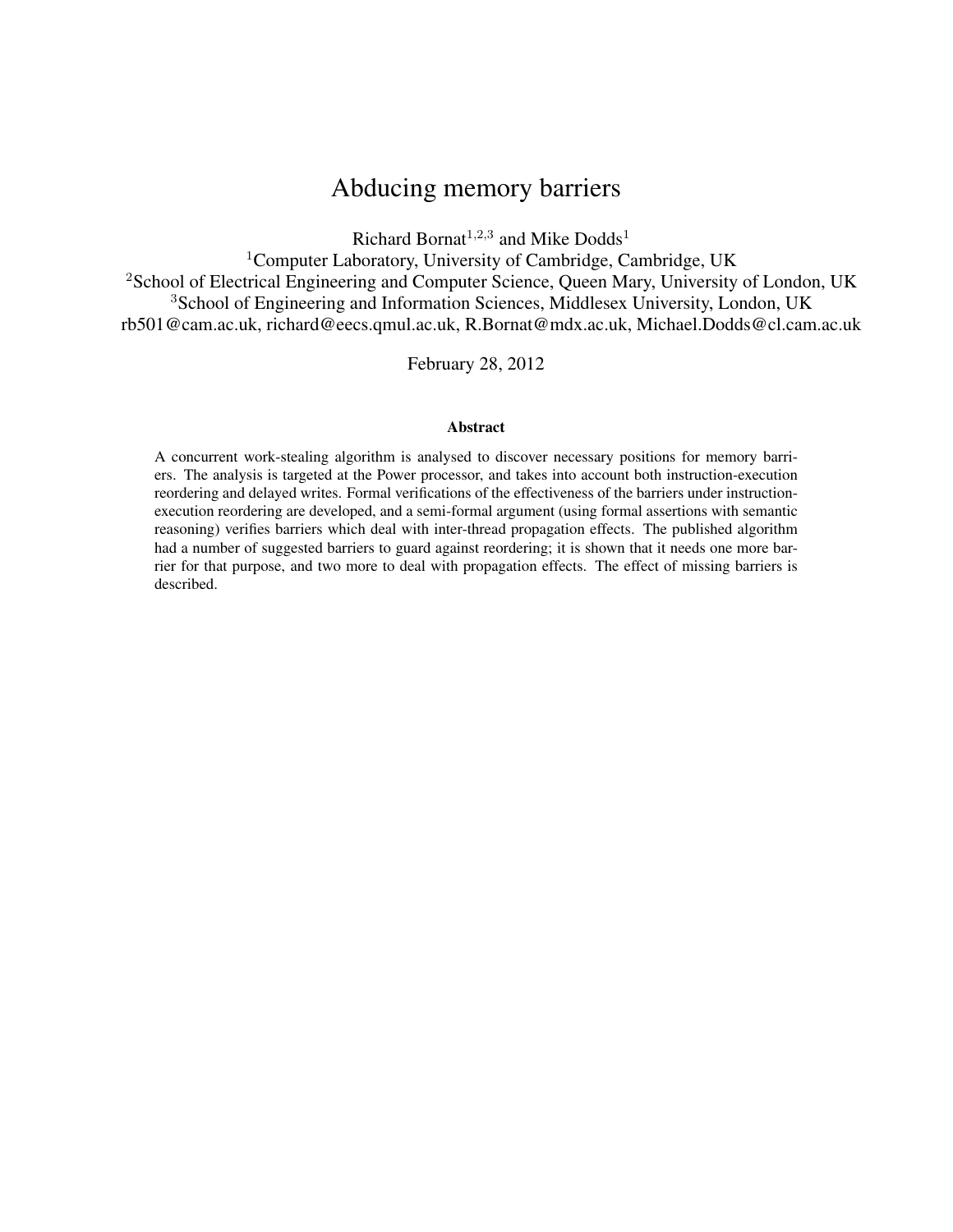<span id="page-1-1"></span>Programming is in a weird place. Our programs are mostly sequential but hardware is mostly parallel, even within a single processor. Caches, pipelines, weak memory and speculative execution conspire to rearrange execution in surprising ways. A single isolated program keeps its sequential meaning, but shared-variable concurrency becomes rather tricky. Special barrier instructions are needed to enforce some discipline, and it's hard to understand when and where they are needed. There's been a lot of study of the hardware  $\left[3, 26, 25\right]$  $\left[3, 26, 25\right]$  $\left[3, 26, 25\right]$  $\left[3, 26, 25\right]$  $\left[3, 26, 25\right]$  and some use of model-checking to verify barrier placement  $\left[13, 17, 5\right]$  $\left[13, 17, 5\right]$  $\left[13, 17, 5\right]$  $\left[13, 17, 5\right]$  $\left[13, 17, 5\right]$ ; this paper looks at the problem from a programmer's point of view and uses verification.

Concurrent algorithms are often published as if they were to be executed on a sequentially-consistent machine and the placement of barriers is treated as if it were merely an implementation detail. This won't do: barriers are an essential part of an algorithm designed to run fast and concurrently. In figure [1,](#page-1-0) taken from [\[20\]](#page-13-3), the authors have indicated where the barriers ought to go (though in private correspondence [\[30\]](#page-13-4) they made it clear that these are only suggestions, not tested on any particular current processor; their experiments were on an architecture which doesn't reorder execution).

In this paper we discover the barriers that are needed by logical argument. We take each procedure and draw a dependency graph of its commands, showing which must follow what, even if the machine reorders execution. Then, by trying to make a formal proof that the graph preserves some global invariants, we find places where the proof won't go through. We fix those problems by inserting an extra ordering, provided by a barrier instruction. This is a sort of *abduction* [\[23\]](#page-13-5) in that it involves guessing and verifying. We find all the suggested barriers and one extra. Then by considering orderings between different procedures we find two more barriers. Missing barriers cause bugs, and we describe the bugs that result.

Our technique works well for our chosen example. That is satisfying, but it is work in progress: our dependency graphs aren't formally tied to the semantics of the machine; when considering memory propagation effects we reason semi-formally; and it would be easy to guess too many barriers. For all that, we do find barriers, and it ought to be possible in the near future to dot all the logical i's and cross the formal t's.

Related work is either on automatically placing barriers [\[19,](#page-13-6) [2,](#page-12-3) [1\]](#page-12-4) or removing redundant ones [\[29\]](#page-13-7). Most of it assumes TSO, the execution model of the Intel 86; for weaker architectures, such as IBM Power, the placement problem seems to be undecidable [\[7,](#page-12-5) [6\]](#page-12-6). It remains to be seen if automatic techniques can discover all and only the barriers needed for FIFO IWSQ on a weak architecture.

#### 1 An example algorithm

void put(Task tv) { *Order write at 4 before write at 5* 1:  $h := Hd$ ; 2:  $t := TI$ ; 3: if  $t = h + Ta.size$  then { expand(); goto 1 }; 4: Ta.array $[t\%$ Ta.size] := tv; 5: Tl := t+1 } Task take() { local Task tv; 1:  $h := Hd$ ; 2:  $t := T1$ ; 3: if h=t then return EMPTY; 4:  $tv := Ta.array[h%Ta.size];$ 5: Hd :=  $h+1$ ; 6: return tv } void expand() { *Order writes in 2 and 4 before write in 5 Order write in 5 before write in put:5* 1:  $s := Ta.size$ ; 2: a' := new SizeTaskArray(2∗s); 3: for  $i = Hd$ : Tl-1, 4:  $a'$ . array [ $i\%a'$ . size] := Ta. array [ $i\%$ Ta. size]; 5: Ta := a' } Task steal () { *Order read in 1 before read in 2 Order read in 1 before read in 4 Order read in 5 before CAS in 6* local Task tv; 1:  $h := Hd$ ; 2:  $t := T1$ ; 3: if h=t then return EMPTY; 4:  $a := Ta$ ; 5:  $tv := a.array[h%a.size];$ 6: if CAS(&Hd,h,h+1) then goto 1;

Figure 1: [Michael et al.'](#page-13-3)s FIFO IWSQ (from [\[20\]](#page-13-3) with abbreviated names)

7: return tv ;

<span id="page-1-0"></span>}

Work stealing [\[4,](#page-12-7) [14\]](#page-12-8) is a technique for scheduling tasks on multiprocessor machines. Each scheduler thread manages its own queue of tasks, but when the queue is empty it may try to steal a task from another. Michael et al. [\[20\]](#page-13-3) describe an 'idempotent work stealing' algorithm (henceforth IWSQ): we analyse their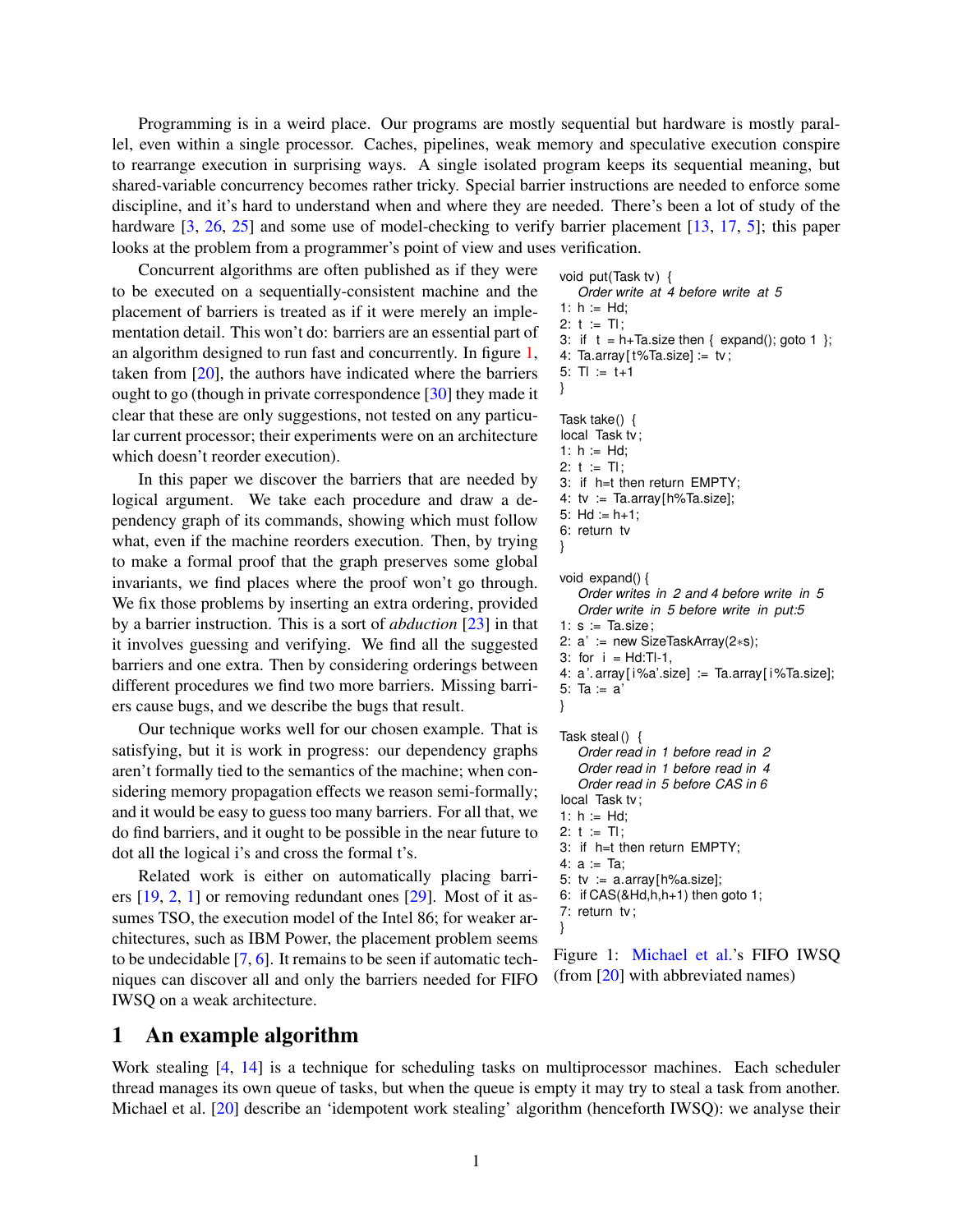<span id="page-2-3"></span>FIFO variant (shown in figure [1,](#page-1-0) with shortened names). Each queue is in its own global array, with its own Hd and Tl indices. Indices increase without limit and queue addressing is modulo the size of the array, giving wrap-around (circularity) within the array. Only the owner thread may write to the queue: it put ()s at the tail and take()s from the head. If the queue gets too big the owner may expand() the array. A thread short on tasks may attempt to steal () from the head of another's queue.

IWSQ is designed to be more efficient than its predecessors by using fewer barriers in its common path (put() and take() by a queue owner), but there is a price to pay: because take() doesn't use a CAS, a task may be stolen at the same time as the owner takes it from the queue. Tasks must therefore be idempotent – i.e. it mustn't matter that they are executed/used more than once. A practical example is packet routing. This is intended to be a practical algorithm; it is clearly worth ensuring that it is correct.

### 2 Relaxed execution rules and TIoSE

There has been much recent work on verifying concurrent algorithms [\[10,](#page-12-9) [11,](#page-12-10) [22,](#page-13-8) [16,](#page-13-9) [15,](#page-12-11) [9,](#page-12-12) [12\]](#page-12-13) but it is all vulnerable to the objection that it doesn't take into account *relaxed memory* effects, which arise from inter-action between in-thread execution reordering and inter-thread communication effects. Different threads<sup>[2](#page-2-1)</sup> in a concurrent program running on a relaxed machine can have quite different views of what the values of shared variables are. The PowerPC is such a machine, and its semantics are mind-splittingly intricate [\[25\]](#page-13-1). But it has been explained to us, and we have found a way to use verification to deal with it.

Execution ordering first. Hardware designers are ambitious but they aren't mad: their machines preserve the illusion of sequential execution (henceforth TIoSE), within a single thread, that everything happens in the original *program order*. That requires some obvious constraints:

- d: if one instruction computes a value which is used by another, then they must stay in program order;
- c: instructions which have an external effect (e.g. writes to memory) and which follow a conditional branch must stay in program order with the branch;
- m: instructions which access the same memory location must stay in program order.

These constraints give designers lots of wriggle room: there's no constraint, for example, that reads or writes to different locations have to happen in program order. Most strikingly the hardware can *speculate* execution of instructions out of order, provided that speculation is abandoned if a later conditional branch decides against those executions, and that results are only visible to instructions which follow in program order. But all that is hidden from the programmer under TIoSE.

Then communication effects. Communication takes place through the memory; caches take much of the strain so far as reads are concerned, but writes are still a problem. In the model of [\[25\]](#page-13-1) a write happens in stages: first, the instruction is executed (possibly even speculated) and the value it writes is immediately available to reads in the same thread; then it is *committed* and the value is *propagated* to other threads. Memory organisation on Power is so weird that the model abstracts from memory and cache and describes reads taking values from particular writes. There's a global *coherence order* of writes to each individual location and threads read in coherence order, $3$  but no necessary order on writes otherwise. In particular, writes to different locations may arrive at different threads in different orders. But the main thing is that a write is visible at one instant in the writing thread and only much later in other threads.

<span id="page-2-0"></span> $<sup>1</sup>$  CAS: compare and swap, an atomic action which reads a location, compares it with an expected value, and writes a new value</sup> if it read what was expected. Some variants return the value found in the location (hence 'swap'); in figure [1](#page-1-0) CAS returns a Boolean to signal success or failure.

<span id="page-2-1"></span><sup>&</sup>lt;sup>2</sup> Throughout this paper 'thread' means hardware thread: effectively a single program running on a single processor.

<span id="page-2-2"></span><sup>&</sup>lt;sup>3</sup> An uncommitted write is necessarily later in coherence order than any committed write. So it's safe to read locally from your own writes.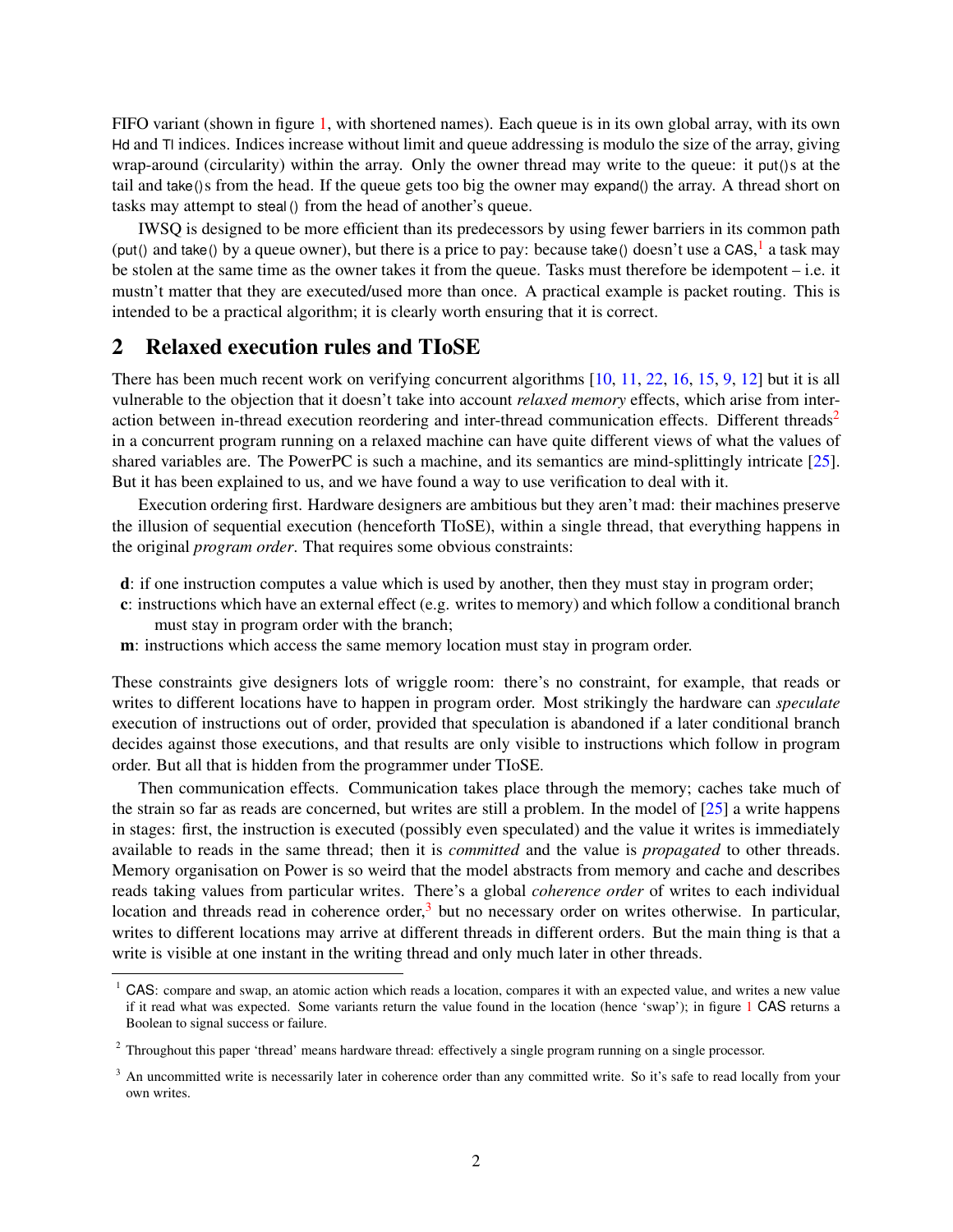<span id="page-3-8"></span>TIoSE sorts out what happens in a single isolated thread, but execution reordering and delayed committal/propagation complicate communication. Barriers force some memory events to happen before others. A sync, the most expensive, forces all the reads and writes before it to finish – be committed and propagated – before any of the reads and writes after it can even start. In fact all the committed writes in other threads that the barring thread has read from must also have finished: sync is *cumulative*. The less expensive lwsync separates reads and writes before from writes afterwards (i.e. it doesn't separate writes from reads) and is also cumulative. Cheaper still is ctrl +isync which separates a single read from following reads and writes, and there are other, less powerful, barriers which we ignore.

#### <span id="page-3-7"></span>3 Invariants and actions

In verifying concurrent programs, invariants are priceless, describing relationships between shared variables in an imaginary snapshot of the machine state. In relaxed memory they constrain the states of each thread: at every instant, taking into account the values of all the writes that have been propagated to it, the invariant must appear to hold. [\(2\)](#page-3-0), for example, prescribes that we must never glimpse  $Hd > Tl$  in any thread.

The logic we use is RGSep [\[28,](#page-13-10) [27\]](#page-13-11), a development of separation logic [\[24,](#page-13-12) [21\]](#page-13-13) and rely-guarantee [\[18\]](#page-13-14). In separation logic ' $\mapsto$ ' is *points to*: so, for example,  $Ta \mapsto Ar$ , Sz asserts that the variable Ta points to a two-word record in the heap; '\*' is *and separately*, which allows us to talk about different bits of the heap; '~' is repeated '?', a separated ∀; '∧' means *and at the same time* (no separation); and 'true' means as much space as you need to fill in the gaps.

[\(1\)](#page-3-1) says that Ta points to a record which contains a pointer to an array and its size; the array is a record of separate tasks; within that record is the queue and possibly ( $\star$  true') some unused elements. For simplicity we have supposed single-word task values. To describe the queue we imagine the existence of a task sequence Ts which has length Tl, is indexed from 0 to  $Tl - 1$ , and only changes by appending a value; the queue proper is  $Ts[Hd..Tl-1]$ . [\(2\)](#page-3-0) says that Hd never overtakes Tl; [\(3\)](#page-3-2) that the array is never overfilled;  $(4)$  that  $Tl$  never decreases.

<span id="page-3-1"></span>
$$
\exists Ar, Sz \left(Ta \mapsto Ar, Sz \star \left(\circledast_{i \in 0:Sz-1}(Ar + i \mapsto \_) \wedge \left(\circledast_{q \in Hd: Tl-1}(Ar + q\%Sz \mapsto \mathbf{Ts}_q\right) \star \text{true})\right)\right) \tag{1}
$$

$$
Hd \leq Tl \tag{2}
$$

$$
\exists Ar, Sz(Ta \mapsto Ar, Sz \wedge Hd + Sz \geq Tl)
$$
\n(3)

$$
Tl = T \Rightarrow \Box(Tl \ge T) \tag{4}
$$

In RGSep we impose a division between *local* memory, which is private to a thread and can't be seen or touched by other threads, and *shared memory*, which all threads can read or write. Communication is by writing to shared memory, causing what rely-guarantee calls *interference*. An *action*, the unit of interference, describes the effect of a single-word write.<sup>[4](#page-3-4)</sup> We write *context*: pre  $\rightsquigarrow$  post to describe the part of shared memory that doesn't change but is relevant to the action, and the pre- and post-values of the part of memory that does change.

The owner alone, with put(), can write to the array and alter  $Tl$ . To update the queue it's necessary to do both, but there are no locks in IWSQ so there must be two separate actions: [\(5\)](#page-3-5) changes the array; [\(6\)](#page-3-6) changes  $Tl$  and simultaneously updates the imaginary task sequence  $Ts$ .

<span id="page-3-3"></span><span id="page-3-2"></span><span id="page-3-0"></span>
$$
Ta \mapsto Ar, Sz \wedge Tl \le j < Hd + Sz : Ar + j\%Sz \mapsto V \rightsquigarrow Ar + j\%Sz \mapsto V' \tag{5}
$$

<span id="page-3-6"></span><span id="page-3-5"></span>
$$
Ta \mapsto Ar, Sz \star Ar + Tl\%Sz \mapsto V: \quad \begin{aligned} Tl &= T \wedge \mathbf{Ts} = TS \quad \leadsto \\ Tl &= T + 1 \wedge \mathbf{Ts} = TS.V \end{aligned} \tag{6}
$$

<span id="page-3-4"></span><sup>4</sup> Single-word memory accesses are guaranteed to retrieve or deposit a complete value; multi-word reads and writes are piecewise. The actual operation of a single-word read or write is long-winded, but no thread ever retrieves a half-written single-word value. We would call them 'atomic' reads and writes, but that would be confusing in a relaxed-memory setting.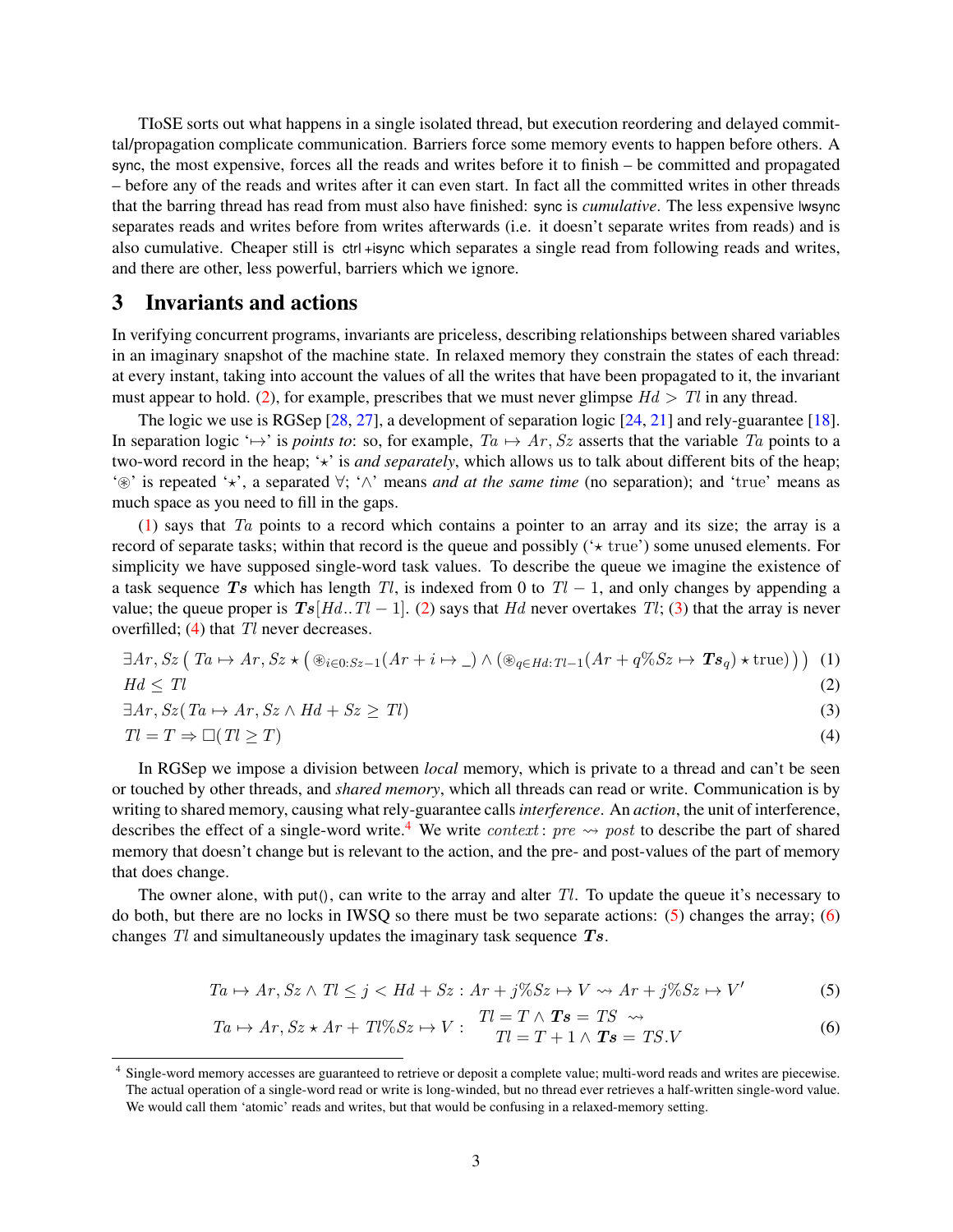<span id="page-4-3"></span>The owner, with take(), or a thief, with steal (), can increase Hd in [\(7\)](#page-4-0). The owner can *decrease* Hd in  $(8)$ , if a take() overlaps more than one steal (): the array element containing the restored member of the queue will have been unmodified during its absence, and the action won't make the array full.

<span id="page-4-2"></span><span id="page-4-1"></span><span id="page-4-0"></span>
$$
Hd = H \rightsquigarrow Hd = H + 1 \quad (7)
$$

$$
Ta \mapsto Ar, Sz \wedge ((Ar + H\%Sz \mapsto Ts_H) \mathsf{S} Hd = H) \wedge H + Sz > Ti : Hd = H + 1 \rightsquigarrow Hd = H
$$
 (8)

In [\(9\)](#page-4-2) the owner, with expand(), can switch task arrays by writing to  $Ta$ , but invariant [\(1\)](#page-3-1) demands that the new array must already contain the queue proper, and  $Hd$  can't subsequently decrease to take in values which are not in both arrays at the instant of expansion.

$$
Ta = T \wedge Hd = H \leadsto Ta = T' \wedge \Box(Hd \ge H)
$$
\n<sup>(9)</sup>

Along with interference comes the notion of *stability*. An assertion in a thread is stable if other threads, interfere how they may, can't make it false. So the instruction  $\lt t:=T$ , for example, will instantaneously produce the postcondition  $t = Tl$ ; interference by action [\(6\)](#page-3-6) can increase Tl and destroy the postcondition but the alternative  $t \leq Tl$  is stable since Tl can't decrease and t is a local register.

#### 4 Instruction-execution ordering

Figure [1](#page-1-0) includes constraints on instruction ordering, justified in [\[20\]](#page-13-3) by describing bad things that could happen if the orderings weren't obeyed. Programmers don't work like that: we shall abduce the barriers by trying to make an algorithm that produces good results.

#### 4.1 Orderings in steal()

We begin with steal () since it has three ordering constraints in figure [1,](#page-1-0) making it the most intriguing of the four procedures. We recast it in figure  $2(a)$  so that each instruction makes at most one access to memory: suffixes on line numbers (5a, 5b etc.) show where we have split a single line of the original; lower-case names denote registers; angle brackets show single-word memory operations. Tasks need not be singleword in IWSQ, so line 5d is not shown as a single-word read, but the address calculation assumes an array of single-word tasks; to allow for multi-word task reads wouldn't add much illumination and would considerably complicate assertions. There are no writes other than the one hidden in CAS. There are five jumps: two conditional branches, one goto and two returns.

Figure  $2(b)$  shows the important TIoSE dependencies of figure  $2(a)$ , using 'd' where one instruction produces a result used by another, 'c' where the effect of an instruction must follow a conditional branch, and 'po' where program order applies but we haven't considered what happens after a goto or return. There's something strange about the 'c' dependency: strictly it applies to the *committal* of a write, which must follow the branch, and the *execution* of the write can be speculated (though not in the case of a CAS). But we gloss over that distinction because in any case it marks a *proof dependency*: in reasoning about the effect of a command we can rely on the postconditions of the things it depends upon in either the 'd' or the 'c' sense.

It's immediately clear that lines 4, 5a and 5b float free of anything to do with  $Hd$  or  $Tl$ , and that the CAS is independent of anything to do with reading the array. Lines 1 and 2 are independent of each other, but line 1 has to precede quite a lot of others. Note that there isn't a barrier automatically associated with a CAS on Power: it is implemented as a special read followed by a special write; it is not speculated before a preceding branch; and the write is committed immediately if it succeeds (and it can fail spuriously, which messes up correctness arguments, but we shan't go there.)

Reasoning starts with the placing of assertions on dependencies, describing what you would see if you could take in at an instant all the thread's local memory and the values of all the writes that have been propagated to it. First consider line 7: we'd like to know that it returns a value that was, at some point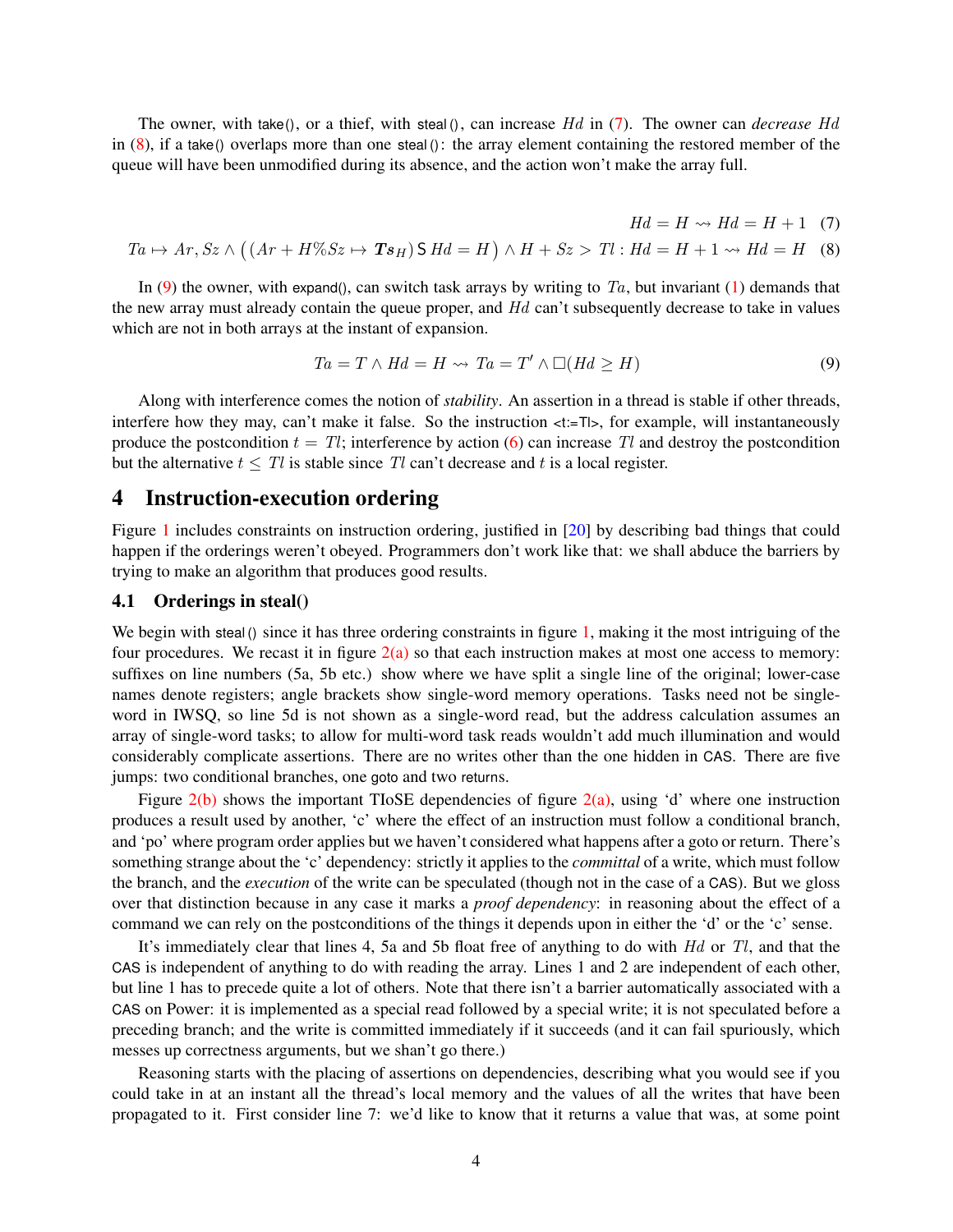<span id="page-5-4"></span>

<span id="page-5-1"></span>Figure 2: FIFO steal recast

<span id="page-5-0"></span>during the steal () operation, the head value of the queue. Something like  $tv = Ts_h \wedge \Diamond (Hd = h)$  (where  $\Diamond$ means 'at some instant since the procedure execution began'). The second conjunct is immediate, because  $h = Hd$  holds immediately after line 1, which is an execution predecessor of line 7, and the first conjunct had surely better be a postcondition of line 5d. To consider line 5d we can derive from invariant [\(1\)](#page-3-1)

<span id="page-5-2"></span>
$$
\exists Ar, Sz, V(Ta \mapsto Ar, Sz \star Ar + h\%Sz \mapsto V \wedge (Hd \le h < Tl) \Rightarrow V = \mathbf{Ts}_h \tag{10}
$$

– provided h is in the queue-index range,  $Ts<sub>h</sub>$  is available in the array. If the procedure's instructions were executed sequentially,  $h \neq t$  at line 3a, together with invariants [\(2\)](#page-3-0) and [\(4\)](#page-3-3), would ensure  $h < Tl$  from line 4 onwards and then a successful CAS would tell us that  $h = Hd < Tl$  at line 6a. From [\(10\)](#page-5-2), plus invariant  $(7)$  for the tricky case when Hd first increases and then decreases between lines 1 and 6a, we could conclude that line 5d actually reads  $Ts_h$ . But very little of that sequential ordering survives in figure  $2(b)$ , and our job is to abduce how much of it we need to enforce.

After  $\langle \cdot |$  =Hd> in the dependency graph we know instantaneously that  $h = Hd \leq Tl$ . Stably (under interference from other threads – see [§3\)](#page-3-7), because  $Hd$  can either increase or decrease we don't know at all the relationship between h and Hd. But Tl can only increase, so  $h \leq Tl$  is stable. Similarly, after <t:=Tl> we know instantaneously  $t = Tl$  and stably  $t \leq Tl$ . At line 3a, however,  $(h \leq Tl \wedge t \leq Tl \wedge h \neq t) \neq h < Tl$ . But if we abduce a barrier to enforce program order between lines 1 and 2 then we know instantaneously after line 2 that  $h \le t = Tl$ , and stably  $h \le t \le Tl$ ; then at line 3a  $(h \le t \le Tl \land h \ne t) \Rightarrow h < Tl$ . (In the other case when  $h = t$  we know that at line 2 we had  $h = t = Tl$  and then, since Tl can't decrease, we had  $h = Hd = Tl$  at line 1, and that instant the queue was empty.)

To be sure from [\(10\)](#page-5-2) that we are reading  $Ts<sub>h</sub>$  on line 5d we need two more barriers: one between lines 5d and 6a to ensure that the task is read before the CAS; and one between lines 2 and 5d, after we read t, to ensure that it is read when  $h < t$ .

The code with its barriers is in figure  $3(a)$ . A formal treatment of its dependency graph is in figure [4:](#page-7-0) the diagram is just a flattened dependency graph with ribbons instead of lines, and assertions written inside the ribbons.<sup>[5](#page-5-3)</sup> In RGSep notation we draw boxes round assertions about shared memory, and leave local

<span id="page-5-3"></span><sup>&</sup>lt;sup>5</sup> This style of diagram derives from 'ribbon proofs'  $[8, 31]$  $[8, 31]$  $[8, 31]$  but it is a distinct variant, designed to suit our dependency graphs.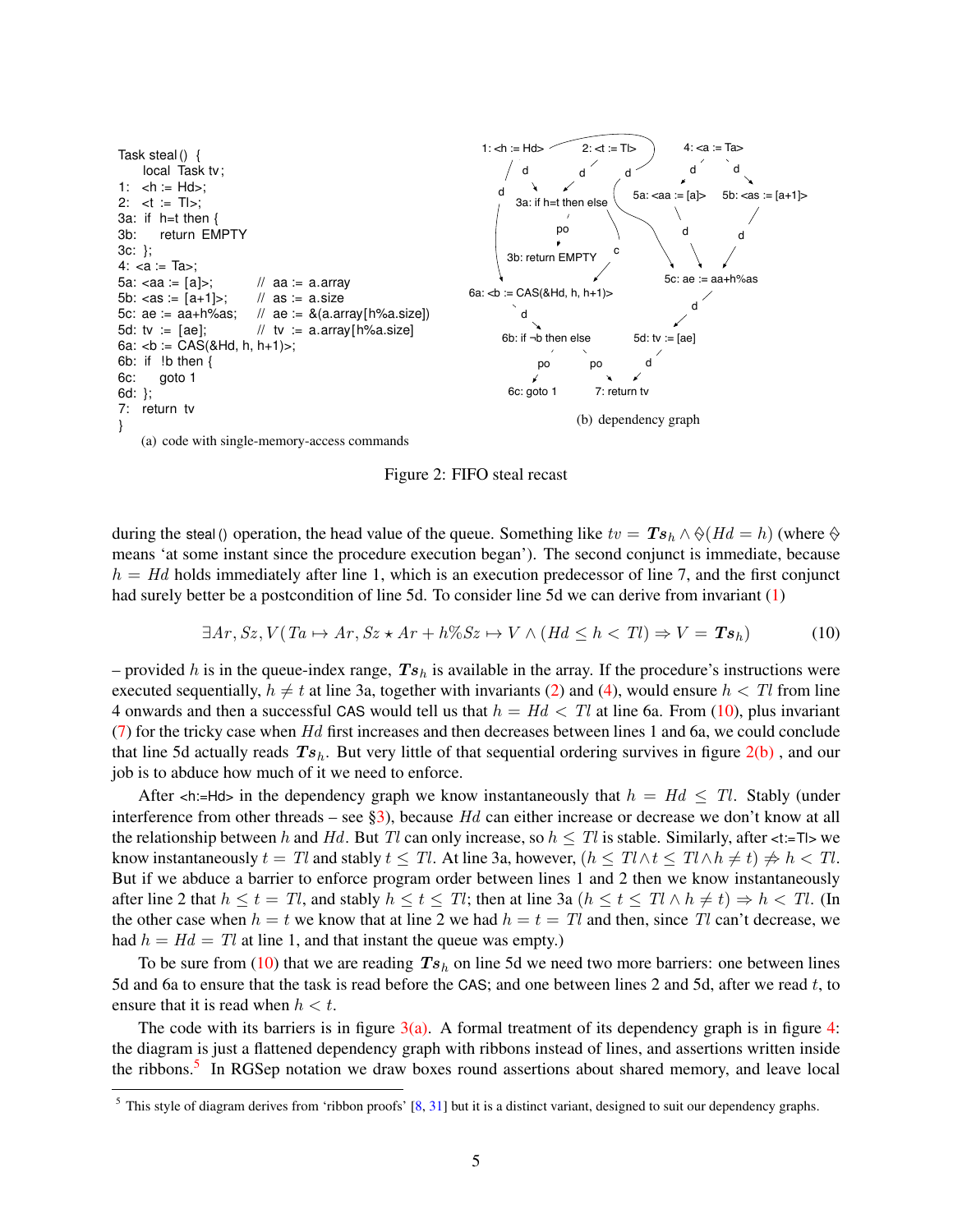

<span id="page-6-2"></span>Figure 3: FIFO steal with barriers

<span id="page-6-0"></span>memory outside the box. The commands and barriers are flattened out to fit their particular dependency ribbons (for reasons of space the line 2 / line 5d barrier is shown as a line of dashes). The postcondition of each command describes its instantaneous result, and  $\Rightarrow$  (stability)' shows the effects of interference.

The proof begins with the assertion that there is always an array element indexed by Hd which contains some value V and that  $V = Ts_{Hd}$  provided the queue isn't empty.  $\langle$ h:=Hd> picks up the value of Hd but that's unstable; what we know stably is that if  $h = Hd < Tl$  then we can still read  $Ts_{Hd}$ . That ribbon splits in two: the left one deals with  $h$ ,  $t$  and  $Tl$  while the right one deals with the array. Once we read Ta we have to allow for interference from the owner, which might switch arrays with [\(9\)](#page-4-2), so we could lose the association  $Ta = A$ ; but if we do then we can be sure (a) that  $Hd < Tl$  at the switch (the owner only expands a full array) and therefore (b) that  $Ts_{Hd}$  was definitely in the array before the switch, and therefore (c) that it's in the array rooted at A, which was the array before the switch. Then we read the array pointer and size, in two separate ribbons, while a third carries the facts about the array element we're hoping to read. Those three ribbons recombine, and we compute the address of the array element. We're still not sure, at this point, that there is a queue element to be read: this side of the diagram has taken no account of  $lt:=T$ l>. Then the line 2 / line 5d barrier comes into play, bringing together a ribbon which asserts  $H \leq T \leq Tl$  and one which asserts that we have the address of element H (modulo  $Sz$ ). The two ribbons are used by tv :=[ae], which reads  $Ts_H$  provided  $H = Hd < Tl$ . Then a successful CAS, plus the assurance  $h = H < T$  from the 'else' branch of the conditional, guarantees that we have  $Ts_h$ .

TIoSE only guarantees that everything will work within a single thread which suffers no interference: We had to consider what happens when other threads interfere by changing  $Hd$ ,  $Tl$  or  $Ta$  and fend them off by inserting barriers. The barrier between line 1 and line 2 also divides line 1 and line 4, so we can be sure when we execute  $\alpha = \text{Ta}$  that  $h = H$ , because  $h = Hd < Tl$  is what we need to be sure that  $Ts_h$  is in the array. The barrier between line 2 and line 5d was necessary so that we could assert  $H \leq T$  at the instant of reading the task; the later assurance that  $H < T$  seals the deal.<sup>[6](#page-6-1)</sup>

What remains is to deal with one goto and two returns. It is important to recognise that ordering is of

<span id="page-6-1"></span><sup>&</sup>lt;sup>6</sup> Why not put the barrier between line 3a and line 5d? It would simplify the proof, but we did it this way because it feels more elegant and allows more speculation.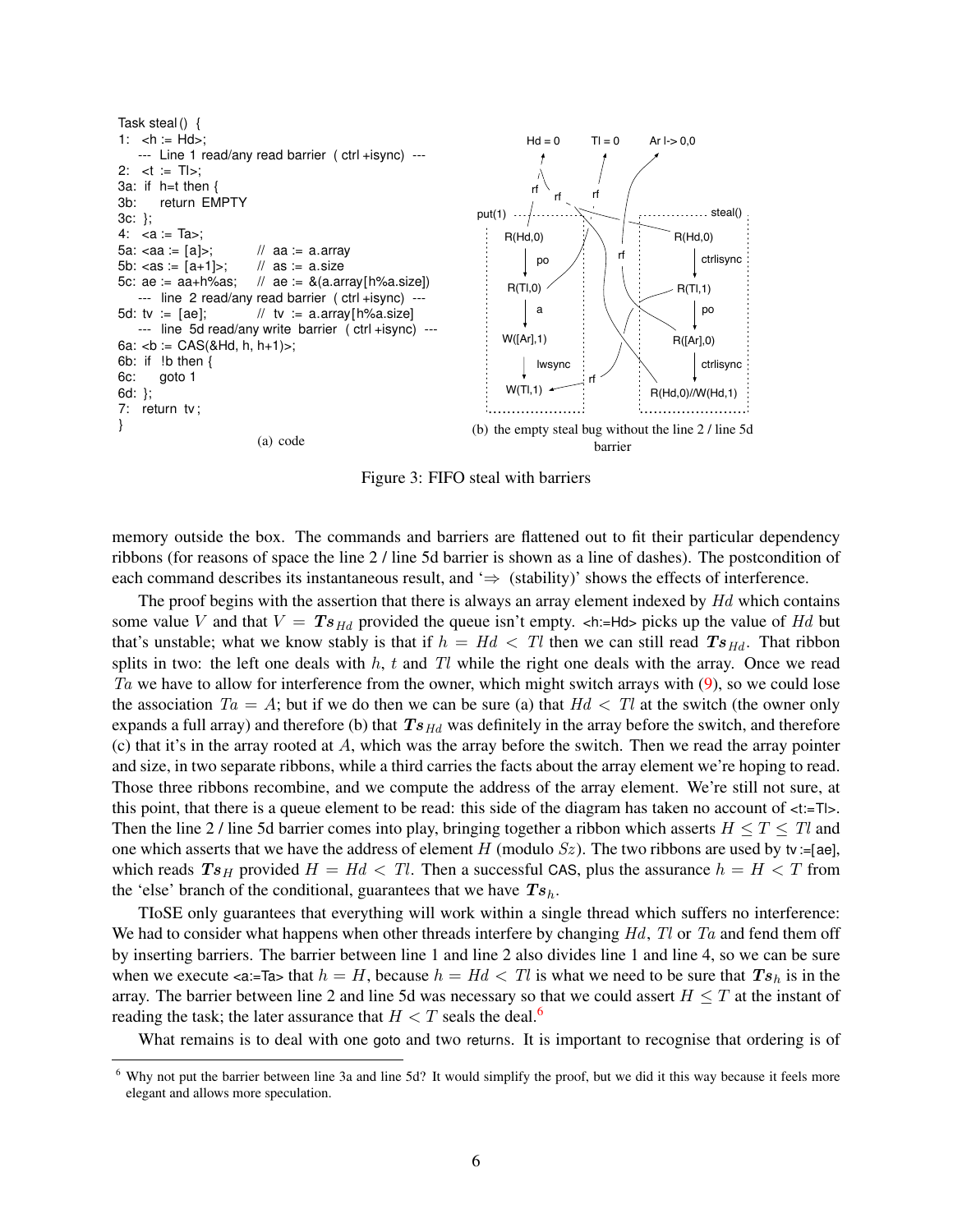<span id="page-7-1"></span>

<span id="page-7-0"></span>Figure 4: Formal proof of steal()

*executions* rather than instructions, so the goto doesn't simply loop back to the head of the diagram. What follows it is another instance of the whole diagram, and we have to be concerned about interactions between successive instances. Because of dependencies and the read/write barrier, only the CAS could migrate from the first into the second; because of the read/read and read/write barriers, only <h:=Hd> could migrate from the second into the first. Because they are accessing the same memory location, each stops the other going any further. We don't need any more barriers.

We expected to derive [Michael et al.'](#page-13-3)s three barriers in steal  $()$  – read Hd before Tl; read Hd before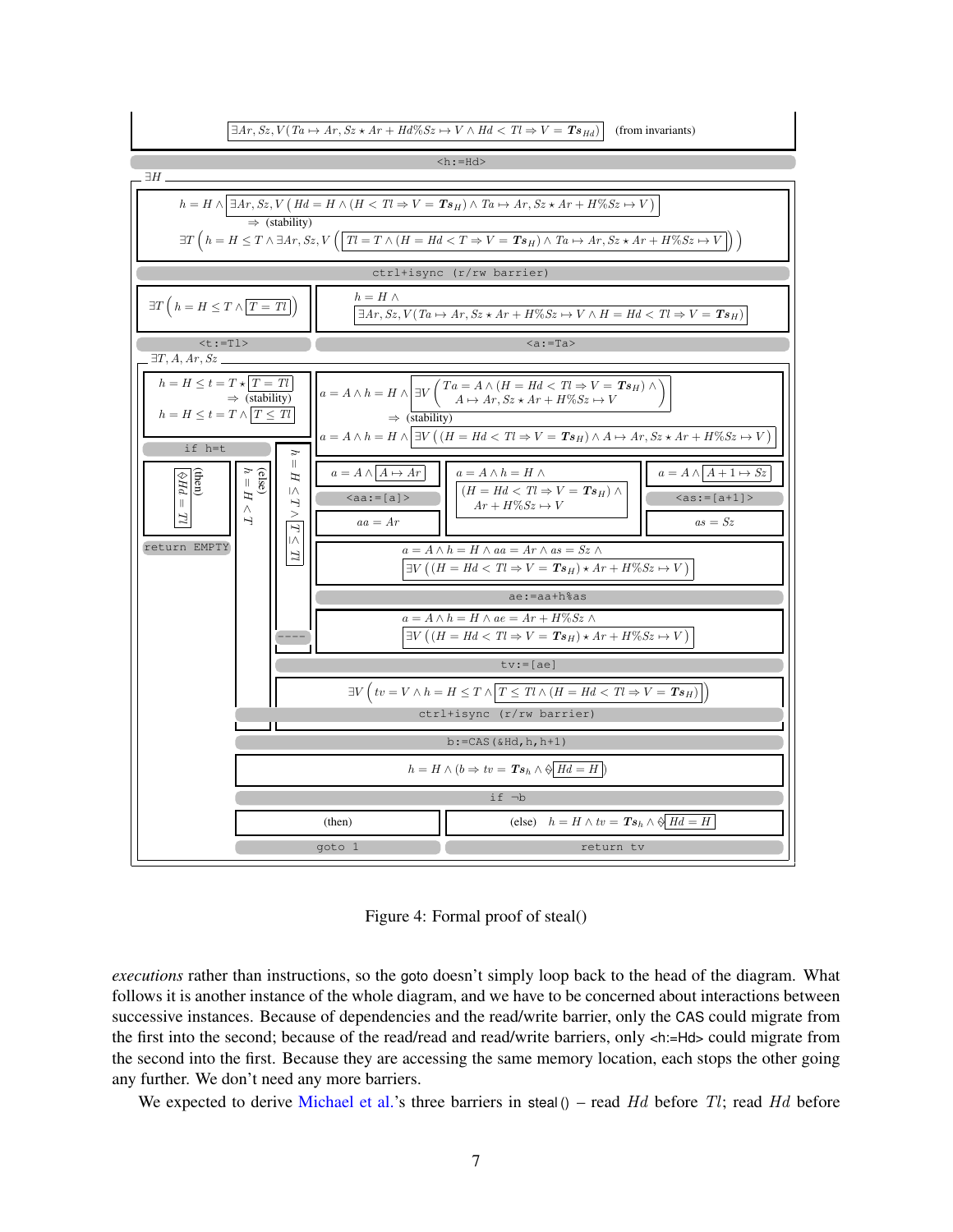```
void put(Task tv) {
1: \langle h := H ds;
2: lt := T|>:
3a: <a := Ta3b: <s := [a+1];
3c: if t = h+s then {
3d: expand();
3e: goto 1
3f: };
4a: <aa := [a]>;
4b: ae := aa+t%s;
4c: [ae] := tv;
--- write/write barrier (lwsync) ---
5a: < I = t + 15b: return
}
                                          void expand() {
                                          local Task tv;
                                          1a: <a := Ta;
                                          1b: <aa := [a]>;
                                          1c: < s := [a+1] >;2a: a' := new SizedTaskArray(2∗s);
                                         2b: <aa' = [a'];
                                         2c: s' := 2∗s;
                                          3a: <i>i</i> := <math>Hd</math>;3b: < t := T|>;3c: if i=t then {
                                          3d: goto 5a
                                          3e: };
                                          4a: ae := aa + i\%s:
                                          4b: tv := [ae];
                                          4c: ae' := aa'+i\%s';4d: [ae'] := tv;4e: i := i+1;
                                          4f: goto 3c; // od
                                          5a: --- write / write barrier (lwsync) ---
                                          5b: <Ta := a'>;
                                          5c: return
                                          }
                                                                                        Task take() {
                                                                                        local Task tv;
                                                                                        1: \text{ch} := \text{Hd}2: lt := T|>:
                                                                                        3a: if h=t then {
                                                                                        3b: return EMPTY
                                                                                        3c: };
                                                                                        4a: <a := Ta>;
                                                                                        4b: <aa := [a]>;
                                                                                        4c: < s := [a+1];
                                                                                        4d: <ae := aa + h%s>:
                                                                                        4e: tv := [ae];
                                                                                        5: -Hd := h+1;
                                                                                        6: return tv
                                                                                        }
```
<span id="page-8-2"></span>Figure 5: put(), expand() and take() with barriers

Ta; read the task value before executing the CAS – but we found an extra one – read Tl before [ae]. Our abuction method, though, is very unlikely to be minimal: We can't say that because the invariants, pre- and post-conditions which we have chosen suggest particular barriers, those barriers are required; there might be a different, cheaper, set which would do the job. We can, however, show a bug without the barrier: with only program order between <t:=Tl> and <tv:=[ae]> $^7$  $^7$  the reads can happen in any order, which means that the thief can read the task value before it reads  $Tl$ . A thread diagram in figure  $3(b)$  shows the pattern of reads and writes, assuming initial values of 0 for index values and array elements and put(1) from the owner: despite the lwsync barrier in put (see  $\S4.2$  $\S4.2$  $\S4.2$ ), the thief reads an initial, invalid, task value from the array. Figure 4 shows that the extra barrier provably fixes that problem, preventing the bug.

In each case the argument which led to placing of a barrier was an *abduction*: there was something we needed to prove on a particular ribbon in the diagram, which we couldn't prove without connecting it to another ribbon using a barrier. We didn't have to say what nasty things could happen if the barrier was missing: nastiness arguments are particularly convoluted in the line 1 / line 4 ordering case, but by contrast it's clear when there is something we need for the proof which we can't guarantee without an ordering.

#### <span id="page-8-1"></span>4.2 Orderings in put(), expand() and take()

There isn't room to show the analysis of put(), expand() and take() in as much detail as was given to steal (). The code with its barriers is in figure [5:](#page-8-2) We abduce the same orderings as in figure [1,](#page-1-0) produced by one write/write barrier (lwsync) in each of put() and expand() and no barriers at all in take(). In put() the barrier ensures that the write which puts the new task into the array must be finished before the index-update begins, which is necessary to ensure that action  $(6)$  preserves invariant  $(1)$ ; a concurrent programmer would know straight away that the barrier is needed, but the formal proof confirms that we need no more. The treatment of expand() is quite similar: its barrier ensures that the writes which create and initialise the new array are completed before its existence is publicised to the world by assignment to  $Ta$ . The proof of take() follows the TIoSE dependencies and, as in figure [1,](#page-1-0) it needs nothing more.

<span id="page-8-0"></span> $7$  On Power there is a control dependency between lines 2 and 5d, but in the case of a pair of reads that makes no difference.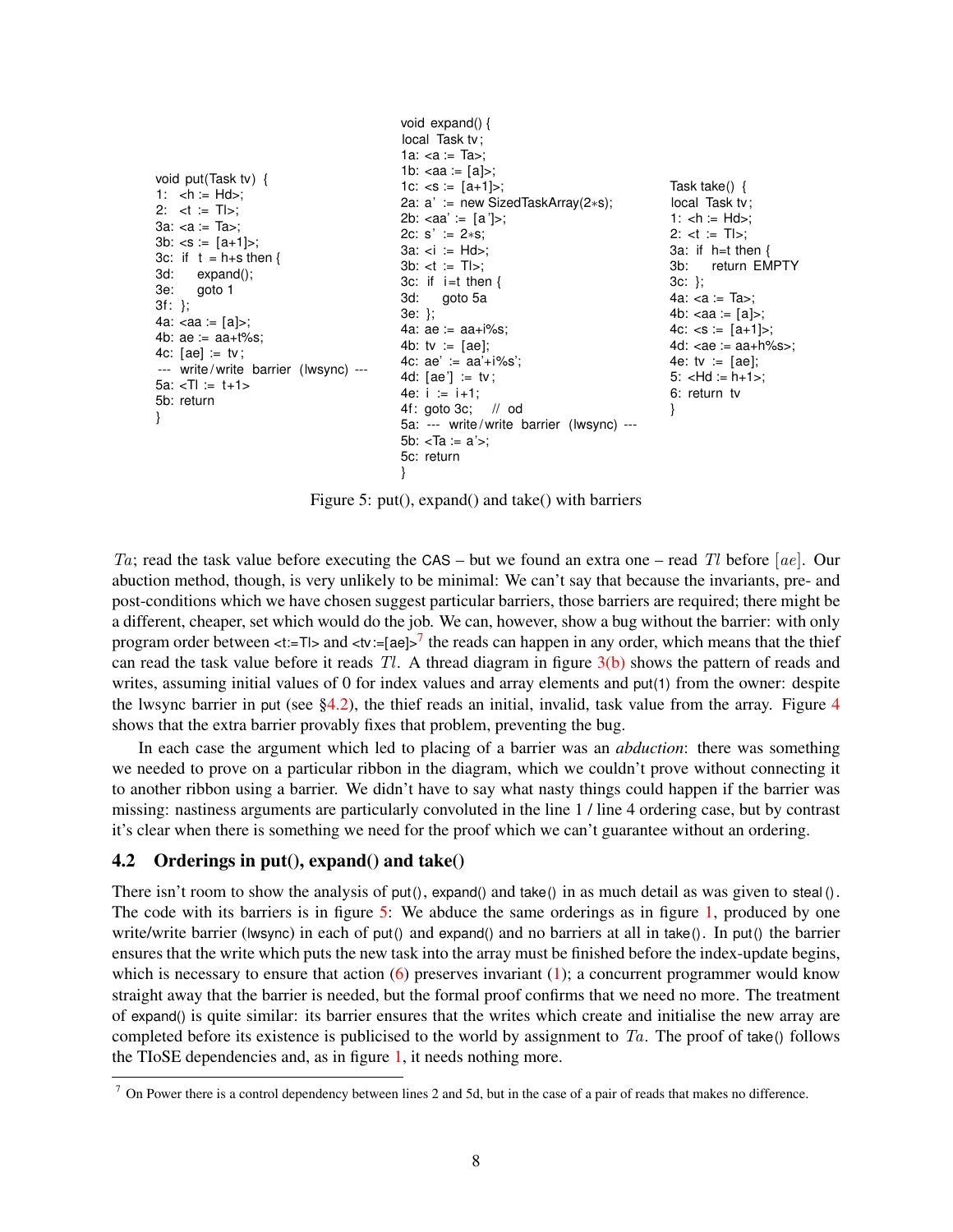#### <span id="page-9-3"></span>5 Propagation effects

Interference between threads is caused by writes to shared locations. Threads must read in (global) coherence order from each location: a local uncommitted write is later in coherence order than any committed write since it hasn't been committed yet. So the hardware can read locally first from an uncommitted write and commit / propagate later. Different threads may therefore have different views of shared data.<sup>[8](#page-9-0)</sup> Our reasoning so far has dealt with the local view, ensuring that invariants are preserved in each thread's view of shared data. This is valid when reasoning about the interference of other threads, which was what led to the three barriers in steal (). The barriers in put () and expand () are different: they were implicit in the specification, ordering actions to preserve invariants, but the specification was written that way because of shared data concerns: no thread should see the effect of a write to the array before it sees the effect of an update to  $Tl$ , for example. To argue that those barriers which preserve invariants in the view of the owner also preserve them in the views of thieves will require consideration of the way that writes are committed and propagated and the way that they interact with barriers. We shall see that the barriers we have placed do have effects that we require, but that we need more barriers still to make the algorithm work.

In this paper a *stable* assertion is a predicate on a thread's view of shared data whose truth can't be undermined by the interference of other threads – i.e. by the arrival of writes from other threads. In RGSep [\[28,](#page-13-10) [27\]](#page-13-11) stable assertions are global: if  $|P|$  holds in one thread and is stable, then  $|P|$  holds in every thread. That's not so in a relaxedmemory setting. But some assertions are *universal* and hold in every thread: in our example all threads must agree about the value of elements of the task sequence, though they may disagree about its length. Both sync and lwsync barriers convert shared assertions to universal assertions because they are *cumulative*: every update that a thread makes, or reads from, before such a barrier will be committed and propagated to other threads before the barrier completes. If  $|P|$  is stable before a cumulative barrier, based on the updates the barring thread has made or seen, then after the barrier all threads will have seen those updates and  $|P|$  will be valid and stable in their views. We have to be careful about what it means for a barrier to 'complete': a sync completes before the next instruction execution, an lwsync before the next write.

This reasoning explains how the *message passing* paradigm of Power programming, using an lwsync between writing a message value and setting a flag or an index to publicise the message, works in logical terms. The lwsync in put() converts the stable assertion

<span id="page-9-1"></span>
$$
Ta = A \land TI = T \land A \mapsto Ar, Sz * true * Ar + T\% Sz \mapsto V \quad (11)
$$

into a universal assertion, and we can be sure that the update  $\leq T$ l:=t+1>, given  $t = T$ , will effect action [\(6\)](#page-3-6) in the view of *every* thread; it also ensures that it won't violate invariant  $(3)$  in any other thread's view. Similar reasoning shows that  $\langle Ta:=a'\rangle$  in put() effects [\(9\)](#page-4-2) everywhere and preserves  $(1)$ .



<span id="page-9-2"></span>Figure 6: selected memory events in put $()$ ; take $()$ ; ...; put $()$ 

We have to be careful. lwsync provides a universal assertion which holds until the next write of the barring thread, which may undermine it. If  $\langle T|$ :=t+1> is the next write

<span id="page-9-0"></span><sup>&</sup>lt;sup>8</sup> RGSep [\[28,](#page-13-10) [27\]](#page-13-11) deals with shared memory, but in the model of [\[25\]](#page-13-1) the memory is abstracted away. There is, however, shared data.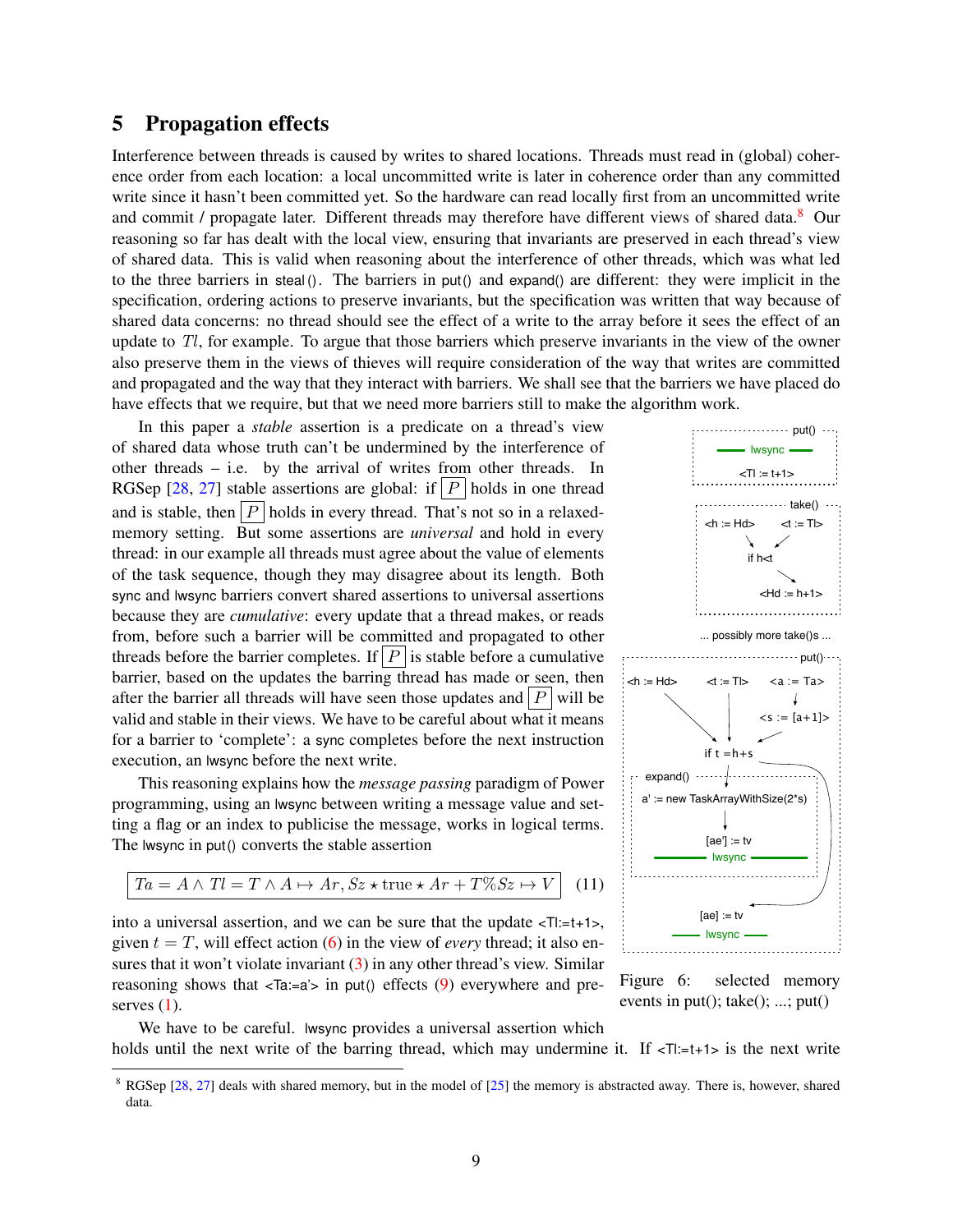propagated from the owner to a potential thief after the lwsync in put () then it will be seen in a state in which [\(11\)](#page-9-1) holds; but because of out-of-order execution and committal / propagation effects it might not be propagated first. Suppose the owner executes put (); take (); ...; put  $() - at least one take()$ , possibly more, between two put  $(s, t)$  the second of which may invoke expand $(s, t)$  as in figure [6.](#page-9-2) None of the writes up to the next lwsync undermine  $(11)$ : [ae]:=tv in a subsequent put() writes to a different location; the writes in expand() are to a different array;  $\lt$ Hd:=h+1> in take() is to a variable not mentioned. So whenever  $\lt$ Tl:=t+1> is committed and propagated, which must be before the end of the next lwsync, it will be received in a state described by  $(11)$ , and similarly it won't violate  $(3)$ .



<span id="page-10-1"></span>Figure 7: the overwriting bug

The case of  $\le$ Ta:=a'> in expand() is similar, but simpler. The instructions which allocate and initialise the new array come before an lwsync; the whole of the new array, together with any uncommitted updates to  $Hd$  and  $Tl$  which make up the owner's view, will be propagated to all threads before the assignment <Ta:=a'> switches arrays; and the switching assignment itself, together with the [ae]:=tv which is part of the enclosing put(), will be propagated before  $\leq T! = t+1$ ; and so on round again.

So much for the lwsyncs; but we haven't finished. Between the lwsync of the first put() and the first lwsync of the last there are various writes but no barriers. Because committal and propagation is only constrained by barriers, those writes, in the view of other threads, are unordered, apart from updates to  $Hd$  in the take()s, which will be seen in program order. The write caused by  $\langle T \rangle = t + 1$  can be propagated safely at any time, and likewise the writes which initialise and populate the new array in expand(); it remains to consider the writes caused by [ae]:=tv in put() when there is no expand() and the writes caused by  $\lt$ Hd:=h+1> in take(). Each of those writes are guarded by a conditional branch.

[ae]:=tv is only committed if  $h + s > t$ , which implies

<span id="page-10-0"></span>
$$
Hd + [Ta + 1] > Tl \tag{12}
$$

in the owner's view – i.e. the owner can see an empty slot in the array. But do other threads see the same slot as empty? [\(12\)](#page-10-0) is a universal assertion after the first lwsync in our example execution, but  $\langle T|:=t+1\rangle$ undermines it. To ensure that [ae]:=tv is well-received by thieves requires

$$
Hd + [Ta + 1] > Tl \Rightarrow \mathbb{U}(Hd + [Ta + 1] > Tl)
$$
\n
$$
(13)
$$

where  $(U)(P)$  means 'P holds universally'. This is a universal assertion after the first lwsync in figure [6,](#page-9-2) because [\(12\)](#page-10-0) is, and it isn't undermined by  $\lt T!:=t+1>$ , which can only make the antecedent false. It is, however, undermined by <Hd:=h+1>, which may make the antecedent true without affecting the consequent. That can be remedied by inserting a conditional barrier: after  $\lt$ Hd:=h+1> in take() add " if h+s=t then lwsync".

Without that barrier the update to Hd can happen after the write to [ $ae$ ], and a thief can be stealing from a particular array element at the same instant that an owner is writing. Given an array of single-word tasks their writes will be serialised, and a thief could retrieve a task that isn't yet part of the queue, reading from the tail before  $Tl$  is updated. That might not matter, perhaps: but with multi-word task values it can retrieve part of the newly-written task and part of the old: see figure [7.](#page-10-1)

The other guarded update is  $\leq Hd:=h+1>$  in take(): it is only executed if  $h < Tl$ , which is required to ensure invariant [\(2\)](#page-3-0) locally. Immediately after the first lwsync in figure [6](#page-9-2) we have  $H = Hd < Tl \Rightarrow \mathbb{U}(H+1 \leq Tl)$ .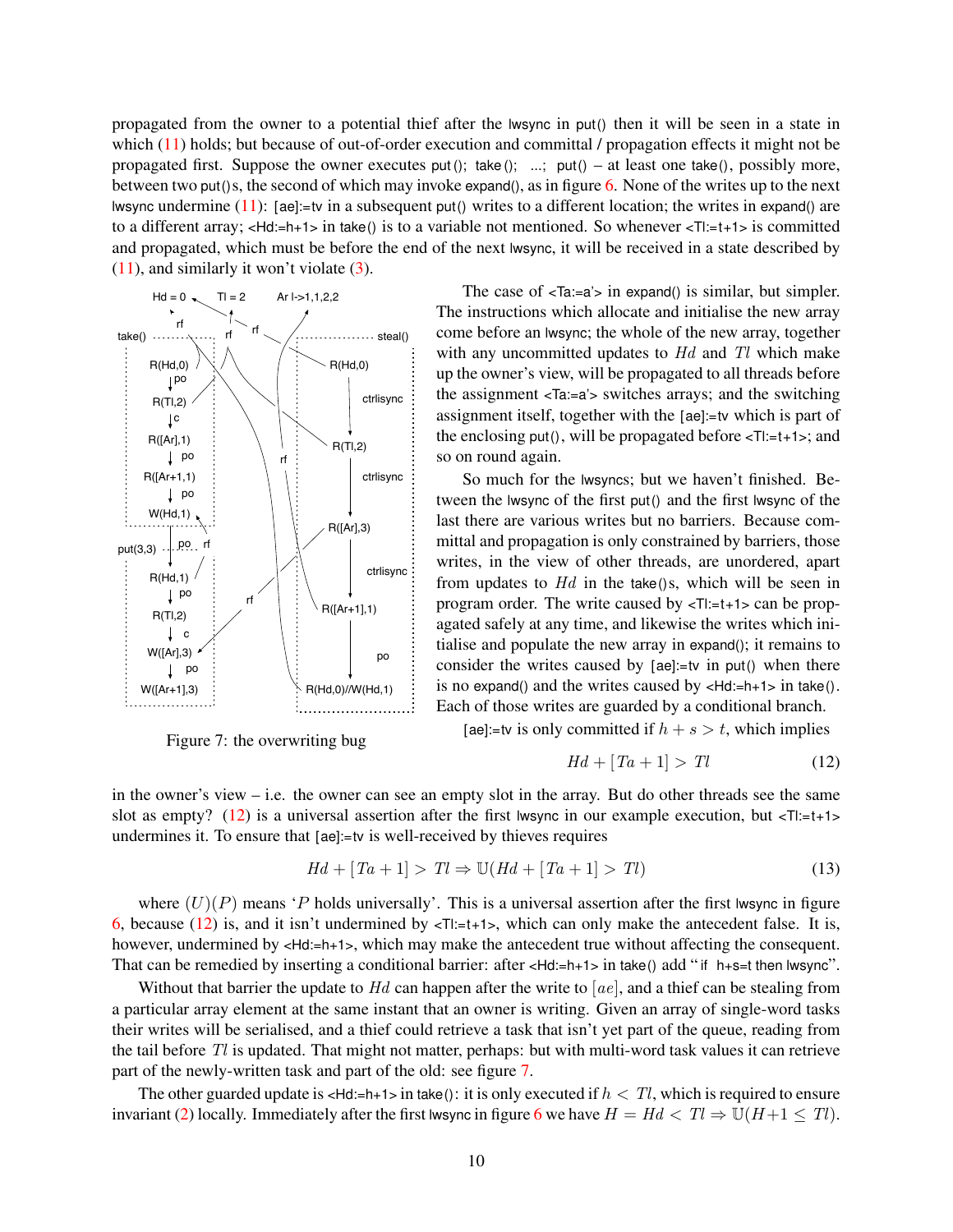<span id="page-11-1"></span>It's undermined by  $\leq T$ :=t+1> which may make the antecedent true but does not affect the consequent. This can be fixed with a conditional barrier if h=t then lwsync at the end of put $()$ . Without that barrier a thief can go wrong, seeing  $Hd > Tl$  and stealing an uninitialised value: see figure [8.](#page-11-0) But in this case we can do better: if we make [\(2\)](#page-3-0) a local invariant in the owner only, and make thieves check  $h \ge t$  instead of  $h = t$ , the bug is more cheaply solved (find that, automated methods!).

### 6 Coda

Abduction on dependency graphs found all of the orderings from [\[20\]](#page-13-3), plus one extra. We have confidence that there are no more dependency orderings to be found, because of the formal proofs. Those proofs are not yet formally linked to a model of the Power processor, but that ought to be possible, and it should also be possible to mechanise the proofs and perhaps even the abduction.

A semi-formal treatment of propagation effects, using invariants but reasoning semantically, found two additional necessary orderings. We have some confidence that we have found all of these orderings too, by showing that unguarded actions are always well-received in other threads, and guarded actions sometimes need protection. We're fairly confident that there aren't more propagation bugs to be discovered in this algorithm, but it would be nice if this treatment could be made completely formal and eventually automated.

This paper reports work in progress. It may be that there are better ways of reasoning about the placing of barriers, but the history of our subject suggests that formal reasoning of some sort will be the way forward. It remains to be seen,



<span id="page-11-0"></span>Figure 8: the overwriting bug

when IWSQ is tested on Power, whether experiment finds the bugs that we have identified, or it finds some that we have missed, and whether it suggests a cheaper set of adequate barriers.

## Acknowledgements

We owe to Mark Batty, Peter Sewell, Scott Owens, Susmit Sarkar and Jade Alglave all the knowledge we have of the arcane ways that Power processors treat our programs. Without their patient instruction we could have done nothing, but any mistakes and misunderstandings are our own. Mark, Peter, Scott and Susmit recognised the overwriting bug was a bug when it looked like a failure of analysis. Dino Distefano pointed out that we were abducing, not deducing. Ernie Cohen made us articulate what we meant by an invariant. Martin Vechev and Maged Michael's suggested orderings were a seminal inspiration, and they were kind enough to confirm that the 'bugs' we found can really happen (though we didn't ask them to confirm our suggested fixes). John Wickerson held our hands while we learnt to use his Latex/OCaml mechanism for drawing ribbon proofs. Without Peter O'Hearn's encouragement and support we should neither have started nor persisted.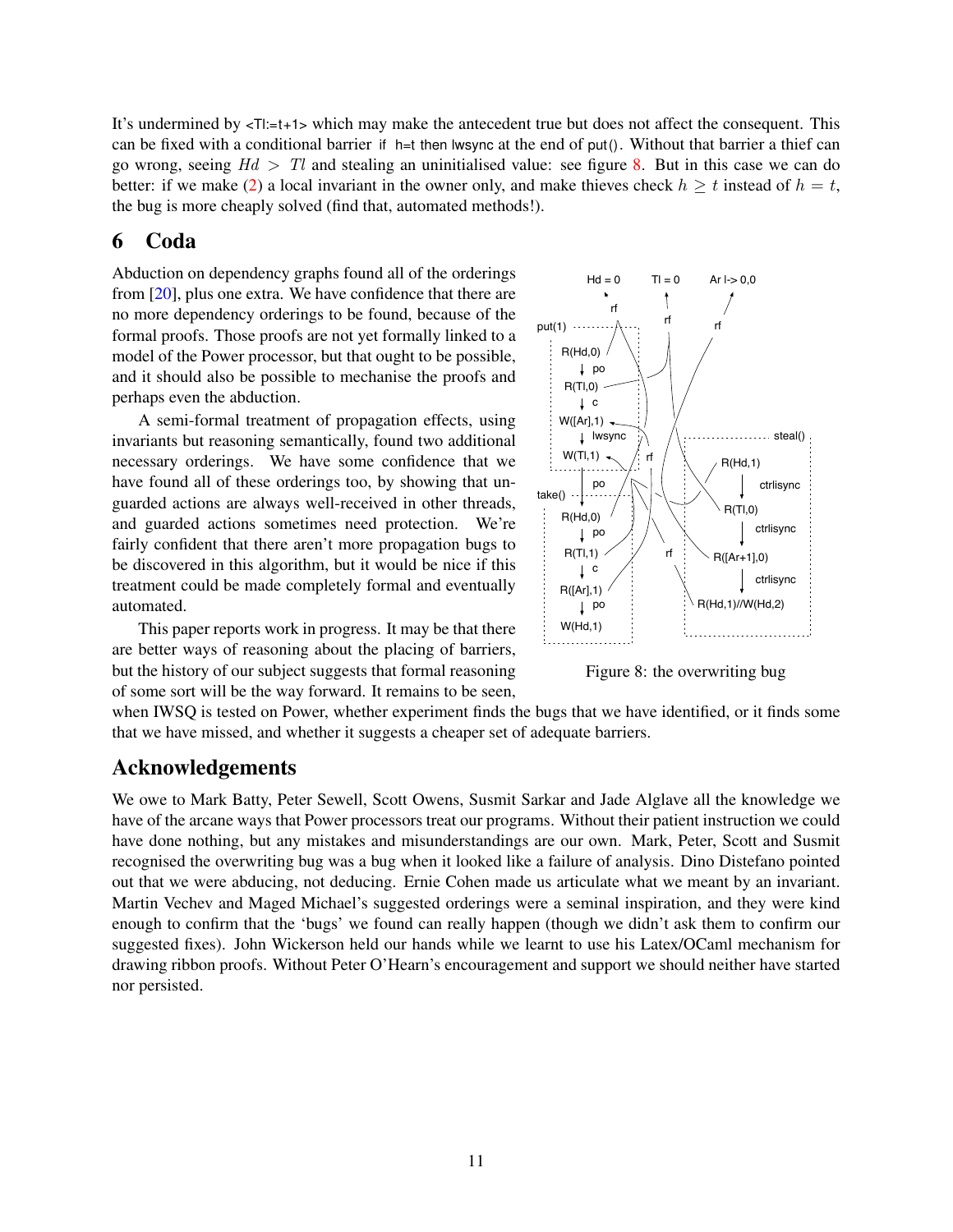### References

- <span id="page-12-4"></span>[1] Parosh Aziz Abdulla, Mohamed Faouzi Atig, Yu-Fang Chen, Carl Leonardsson, and Ahmed Rezine. Counter-Example Guided Fence Insertion under Weak Memory Models. to appear (TACAS 2012). [1](#page-1-1)
- <span id="page-12-3"></span>[2] Jade Alglave and Luc Maranget. Stability in Weak Memory Models. In Ganesh Gopalakrishnan and Shaz Qadeer, editors, *Computer Aided Verification*, volume 6806 of *Lecture Notes in Computer Science*, pages 50–66. Springer Berlin / Heidelberg, 2011. [1](#page-1-1)
- <span id="page-12-0"></span>[3] Jade Alglave, Anthony Fox, Samin Ishtiaq, Magnus O. Myreen, Susmit Sarkar, Peter Sewell, and Francesco Zappa Nardelli. The semantics of Power and ARM multiprocessor machine code. In *DAMP 2009: Workshop on Declarative Aspects of Multicore Programming*, January 2009. [1](#page-1-1)
- <span id="page-12-7"></span>[4] Nimar S. Arora, Robert D. Blumofe, and C. Greg Plaxton. Thread scheduling for multiprogrammed multiprocessors. In *Proceedings of the tenth annual ACM symposium on Parallel algorithms and architectures*, pages 119–129, 1998. [1](#page-1-1)
- <span id="page-12-2"></span>[5] Mohamed Atig, Ahmed Bouajjani, and Gennaro Parlato. Getting Rid of Store-Buffers in TSO Analysis. In Ganesh Gopalakrishnan and Shaz Qadeer, editors, *Computer Aided Verification*, volume 6806 of *Lecture Notes in Computer Science*, pages 99–115. Springer Berlin / Heidelberg, 2011. [1](#page-1-1)
- <span id="page-12-6"></span>[6] Mohamed Faouzi Atig, Ahmed Bouajjani, Sebastian Burckhardt, and Madanlal Musuvathi. What's Decidable about Weak Memory Models? to appear (ESOP 2012). [1](#page-1-1)
- <span id="page-12-5"></span>[7] Mohamed Faouzi Atig, Ahmed Bouajjani, Sebastian Burckhardt, and Madanlal Musuvathi. On the verification problem for weak memory models. In *Proceedings of the 37th annual ACM SIGPLAN-SIGACT symposium on Principles of programming languages*, POPL '10, pages 7–18, 2010. [1](#page-1-1)
- <span id="page-12-14"></span>[8] Jules Bean. *Ribbon Proofs — A Proof System for the Logic of Bunched Implications*. PhD thesis, Queen Mary, University of London, 2006. [5](#page-5-4)
- <span id="page-12-12"></span>[9] Richard Bornat and Hasan Amjad. Explanation of two non-blocking shared-variable communication algorithms. *Formal Aspects of Computing*, pages 1–39, 2011. [2](#page-2-3)
- <span id="page-12-9"></span>[10] Richard Bornat, Cristiano Calcagno, Peter O'Hearn, and Matthew J. Parkinson. Permission accounting in separation logic. In *POPL '05: Proceedings of the 32nd ACM SIGPLAN-SIGACT symposium on Principles of programming languages*, pages 259–270, 2005. [2](#page-2-3)
- <span id="page-12-10"></span>[11] Richard Bornat, Cristiano Calcagno, and Hongseok Yang. Variables as resource in Separation Logic. In *Proceedings of MFPS XXI*. Elsevier ENTCS, May 2005. [2](#page-2-3)
- <span id="page-12-13"></span>[12] Matko Botinčan, Mike Dodds, and Suresh Jagannathan. Resource-sensitive synchronization inference by abduction. In *POPL*, 2012. [2](#page-2-3)
- <span id="page-12-1"></span>[13] Sebastian Burckhardt, Rajeev Alur, and Milo M. K. Martin. Checkfence: checking consistency of concurrent data types on relaxed memory models. In *Proceedings of the 2007 ACM SIGPLAN conference on Programming language design and implementation*, PLDI '07, pages 12–21, 2007. [1](#page-1-1)
- <span id="page-12-8"></span>[14] David Chase and Yossi Lev. Dynamic circular work-stealing deque. In *Proceedings of the seventeenth annual ACM symposium on Parallelism in algorithms and architectures*, pages 21–28, 2005. [1](#page-1-1)
- <span id="page-12-11"></span>[15] Mike Dodds, Suresh Jagannathan, and Matthew J Parkinson. Modular reasoning for deterministic parallelism. In *POPL*, 2011. [2](#page-2-3)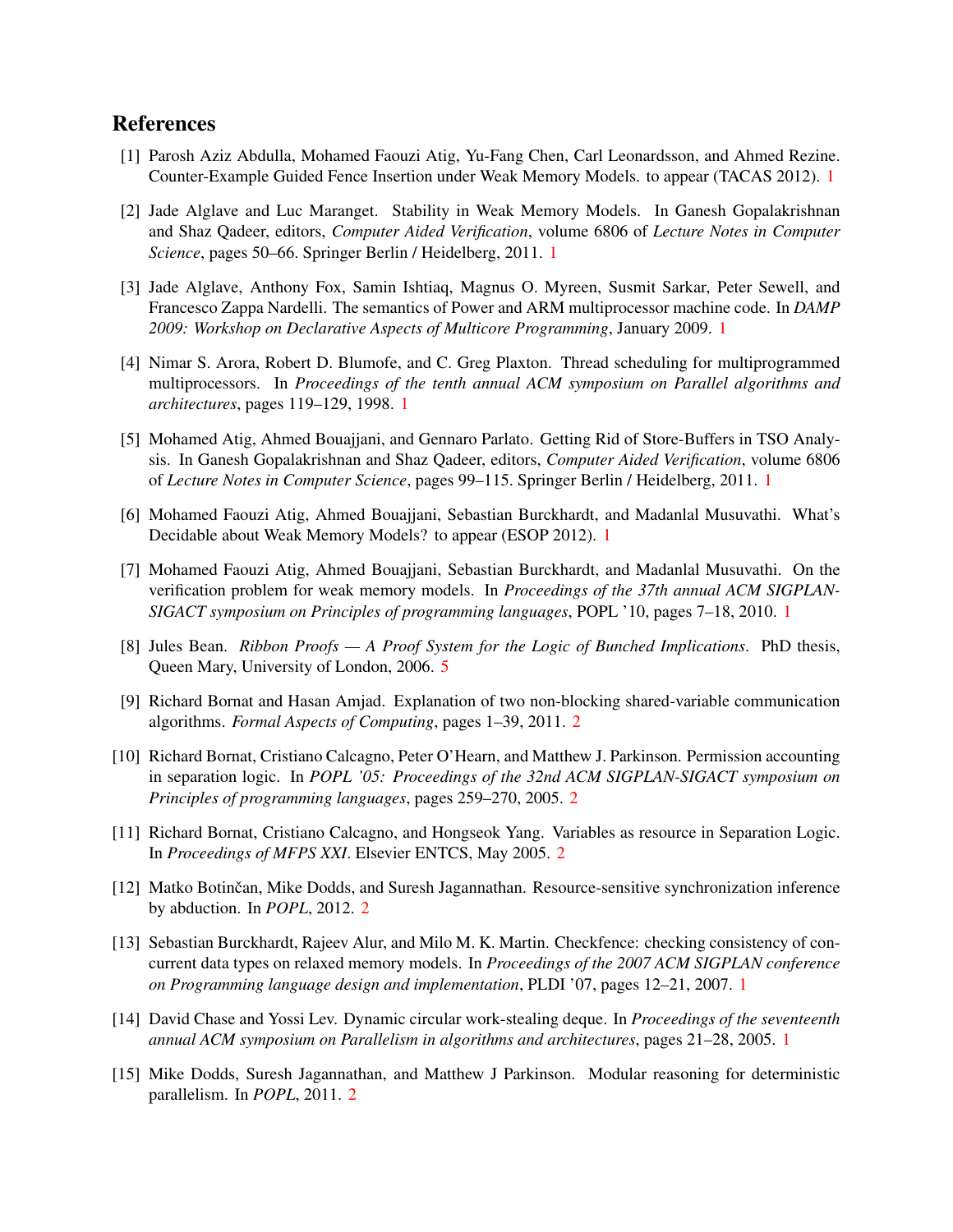- <span id="page-13-9"></span>[16] Alexey Gotsman, Byron Cook, Matthew Parkinson, and Viktor Vafeiadis. Proving that non-blocking algorithms don't block. In *Proceedings of the 36th annual ACM SIGPLAN-SIGACT symposium on Principles of programming languages*, POPL '09, pages 16–28, 2009. [2](#page-2-3)
- <span id="page-13-2"></span>[17] Thuan Huynh and Abhik Roychoudhury. Memory model sensitive bytecode verification. *Formal Methods in System Design*, 31:281–305, 2007. [1](#page-1-1)
- <span id="page-13-14"></span>[18] Cliff B. Jones. Specification and design of (parallel) programs. In *Proceedings of IFIP '83*, pages 321–332, 1983. [3](#page-3-8)
- <span id="page-13-6"></span>[19] M Kuperstein, Martin T. Vechev, and E Yahav. Automatic inference of memory fences. In *Formal Methods in Computer-Aided Design (FMCAD)*, pages 111–119, 2010. [1](#page-1-1)
- <span id="page-13-3"></span>[20] Maged M. Michael, Martin T. Vechev, and Vijay A. Saraswat. Idempotent work stealing. In *Proceedings of the 14th ACM SIGPLAN symposium on Principles and practice of parallel programming*, pages 45–54, 2009. [1,](#page-1-1) [4,](#page-4-3) [7,](#page-7-1) [11,](#page-11-1) [v](#page-18-0)
- <span id="page-13-13"></span>[21] Peter O'Hearn, John C. Reynolds, and Hongseok Yang. Local Reasoning about Programs that Alter Data Structures. In L. Fribourg, editor, *CSL 2001*, pages 1–19. Springer-Verlag, 2001. LNCS 2142. [3](#page-3-8)
- <span id="page-13-8"></span>[22] Matthew J. Parkinson, Richard Bornat, and Peter O'Hearn. Modular verification of a non-blocking stack. *POPL '07: Proceedings of the 34th annual ACM SIGPLAN-SIGACT symposium on Principles of programming languages*, pages 297–302, 2007. [2](#page-2-3)
- <span id="page-13-5"></span>[23] Charles Sanders Peirce. *Collected Papers of Charles Sanders Peirce*, volume V and VI. Belknap Press, 1935. [1](#page-1-1)
- <span id="page-13-12"></span>[24] John C. Reynolds. Separation Logic: A Logic for Shared Mutable Data Structures. In *LICS '02: Proceedings of the 17th Annual IEEE Symposium on Logic in Computer Science*, pages 55–74, 2002. [3](#page-3-8)
- <span id="page-13-1"></span>[25] Susmit Sarkar, Peter Sewell, Jade Alglave, Luc Maranget, and Derek Williams. Understanding power multiprocessors. In *Proceedings of the 32nd ACM SIGPLAN conference on Programming language design and implementation*, pages 175–186, 2011. [1,](#page-1-1) [2,](#page-2-3) [9](#page-9-3)
- <span id="page-13-0"></span>[26] Peter Sewell, Susmit Sarkar, Scott Owens, Francesco Zappa Nardelli, and Magnus O. Myreen. x86- TSO: A rigorous and usable programmer's model for x86 multiprocessors. *Communications of the ACM*, 53(7):89–97, July 2010. (Research Highlights). [1](#page-1-1)
- <span id="page-13-11"></span>[27] Viktor Vafeiadis. *Modular fine-grained concurrency verification*. PhD thesis, University of Cambridge, 2007. [3,](#page-3-8) [9](#page-9-3)
- <span id="page-13-10"></span>[28] Viktor Vafeiadis and Matthew J. Parkinson. A Marriage of Rely/Guarantee and Separation Logic. In *CONCUR 2007 – Concurrency Theory*, volume 4037 of *LNCS*, pages 256–271, August 2007. [3,](#page-3-8) [9](#page-9-3)
- <span id="page-13-7"></span>[29] Viktor Vafeiadis and Francesco Zappa Nardelli. Verifying fence elimination optimisations. In Eran Yahav, editor, *Static Analysis*, volume 6887 of *Lecture Notes in Computer Science*, pages 146–162. Springer Berlin / Heidelberg, 2011. [1](#page-1-1)
- <span id="page-13-4"></span>[30] Martin Vechev and Maged M. Michael. IWSQ orderings not tested on Power. private communication, January 2012. [1](#page-1-1)
- <span id="page-13-15"></span>[31] John Wickerson, Mike Dodds, and Matthew J. Parkinson. Ribbon proofs for separation logic. to appear, 2012 . [5](#page-5-4)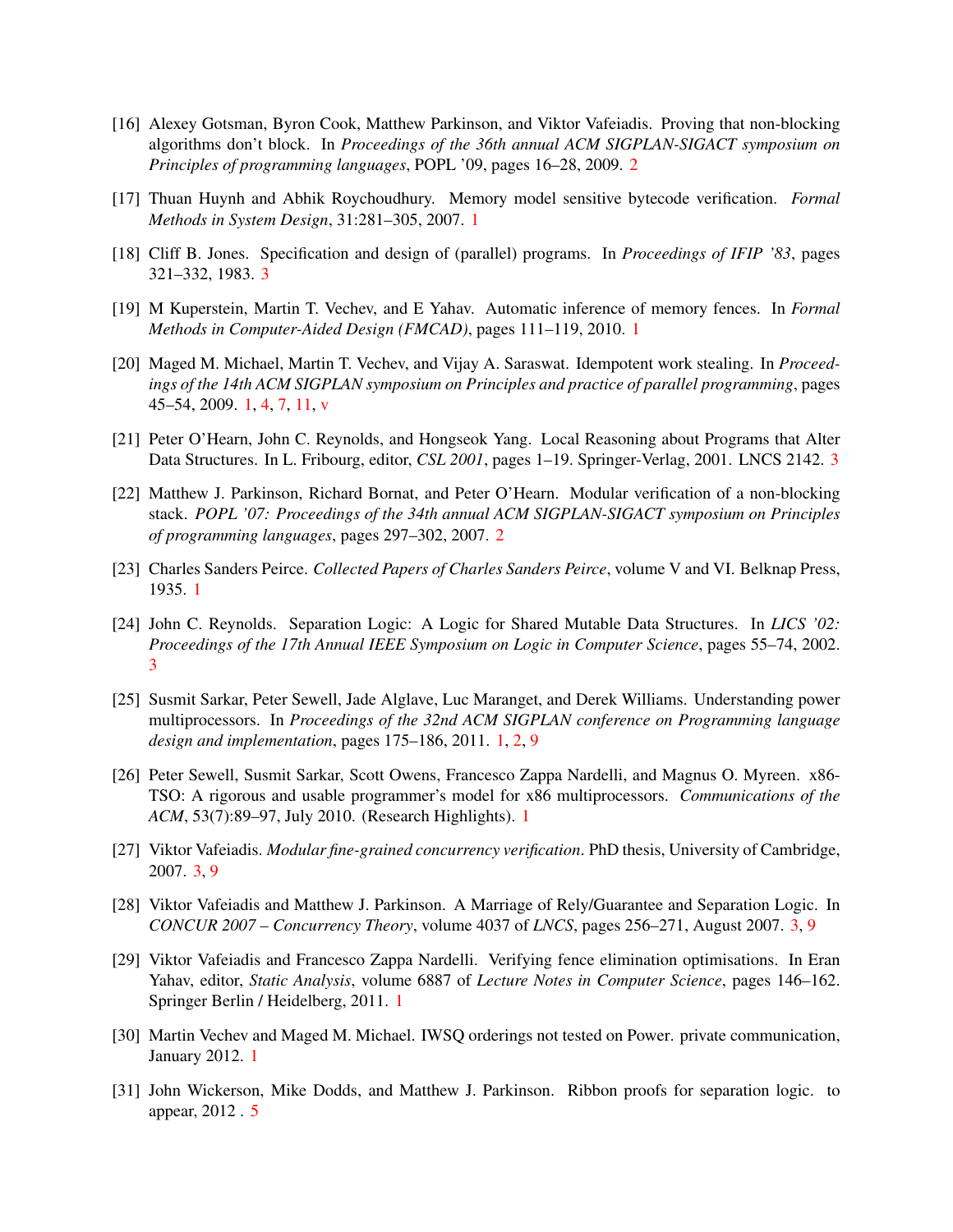

<span id="page-14-2"></span>

## <span id="page-14-1"></span>A Orderings in put

Analysis of steal is intricate because it could be interfered with by the owner via put, expand and take, as well as by other thieves. The owner is much less interfered with: thieves can only increase  $Hd$  with action [\(7\)](#page-4-0). Figure  $9(a)$  shows the code for put; figure  $9(b)$  shows the implied execution orderings.

This time there are two writes. The control dependencies between the conditional on line 3c and the writes (though strictly there's a dependency from lines 1 and 2 as well) is upon their *commitment* : i.e. propagation of the writes to other threads. Although the writes can be speculated before the branch, the proof dependency remains: we can rely on the result of the branch as a precondition on the write. The writes can't be propagated to other threads until the conditional is resolved, but they don't have to be propagated immediately, so writes to other addresses can overtake them. Although we only show a program-order dependency, it's obvious that there is an ordering issue between instruction executions in put and the enclosed expand(), dealt with that in §??.

The idea is clearly that line 4c should effect action [\(5\)](#page-3-5) and line 5a action [\(6\)](#page-3-6). That means there must be a precondition on line 5a that the array, at position  $T\sqrt{6}S_z$ , contains the next queue value  $Ts_{Tl}$  in order to preserve invariant [\(1\)](#page-3-1).

We don't appear to need any more barriers. After line 1 we know instantaneously  $h = Hd \leq Tl$  and stably  $h \leq Hd \leq Tl$ ; after line 2 we know  $t = Tl$ , which is stable; after line 3a we know  $a = Ta$ , which is stable; after line 3b we know  $a = Ta \wedge Ta \mapsto .$ , s, which is stable. So at line 3c if  $t \neq h + s$  we know that  $T_l < H_d + [Ta + 1]$ , which is stable; if  $t = h + s$  we know that the array was full because  $Tl = Hd + [Ta + 1]$  held at the instant we read Hd. The revised code is in figure [5](#page-8-2) and the formal proof in figure [10.](#page-15-0)

## B Orderings in expand

Figure [11](#page-15-1) shows expand() recast to use single-memory-access commands. As with put(), only the value of Hd is unstable, and it can only increase. The dependency graph is shown in figure [12:](#page-16-0) it's more complicated than any so far, because it shows two iterations of a loop. There are so many entangled dependencies that

<span id="page-14-0"></span><sup>&</sup>lt;sup>9</sup> That's guaranteed because  $CAS(8Hd,h,h+1)$  is guaranteed to increase Hd by 1. It has nothing to do with barriers.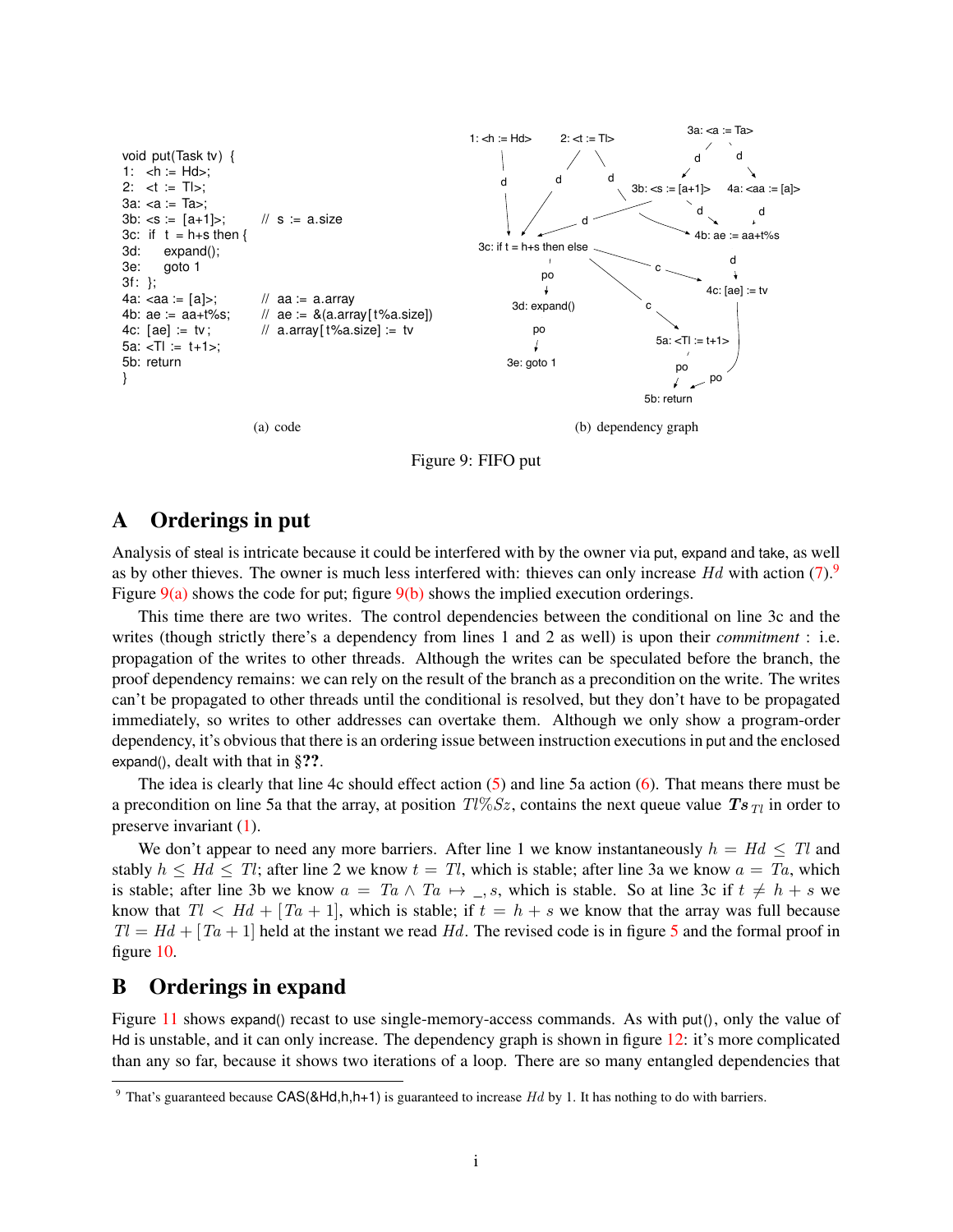

<span id="page-15-0"></span>Figure 10: Formal proof of put

```
void expand() {
local Task tv;
1a: <a := Ta>;
1b: \langleaa := [a]>;
1c: < s := [a+1] >;2a: a' := new SizedArray(2∗s);
2b: \langleaa' := [a']>;
2c: s' := 2∗s;<br>3a: <i := Hd>;
                     // for i in Hd..Tl-1 do
3b: < t := T|>;3c: if i=t then \{3d: goto 5agoto 5a
3e: };
4a: ae := aa+i%s;
4b: tv := [ae]; // tv := Ta.array[i\%Ta.size]
4c: ae' := aa'+i\%s';4d: [ae'] := tv; // a'. array[i\%a.size] := tv4e: i := i+1;
4f: goto 3c; // od
5a: <Ta := a'>;
5b: return
}
```
<span id="page-15-1"></span>Figure 11: FIFO expand with single-memory-access commands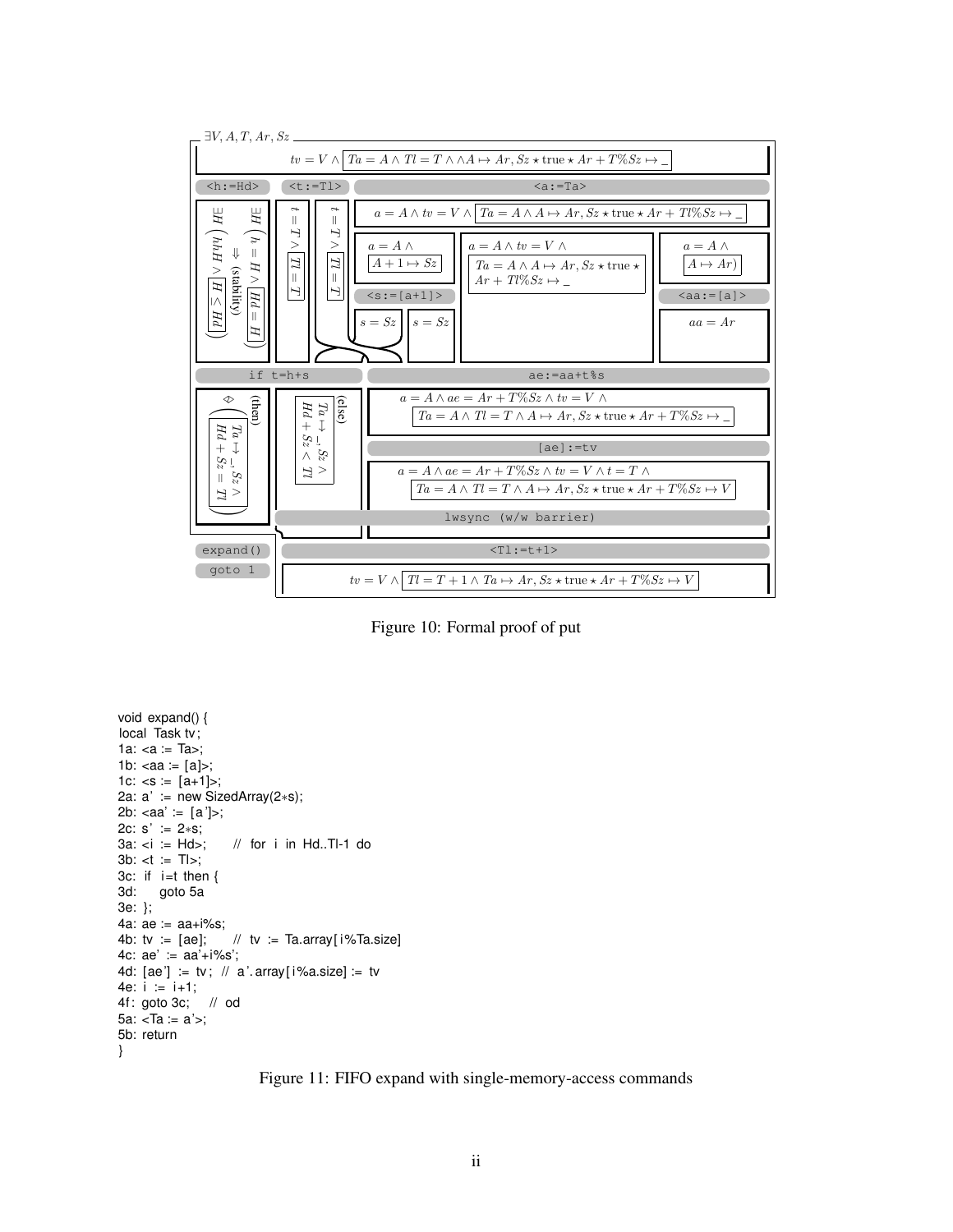

<span id="page-16-0"></span>Figure 12: dependencies in FIFO expand

we've simplified by collecting the initialising assignments on lines 1a–2c into a dotted box at top left – each is data-dependent on its predecessor, so they will be executed in program order – and we've shown data dependencies from the box rather than its individual commands. Initialisation of the loop is top right, followed by the first test for termination; the first iteration is shown below, and the second below that. It's obvious that the first iteration data-depends on the initial assignment to  $i$  and the second iteration on the incremented value of i set during the first. There's not much ordering inside the loop, and in particular the write on line 4c has no successors, other than that it is a program-order predecessor of the return on line 5b.

All this complexity strains to produce very little. We don't have to order  $i:=Hd$  and  $t:=Tl$  because the environment can only increase  $Hd$  and if it does we will merely copy some unnecessary task(s) into the new array. We do need a write/write barrier somewhere between lines 2a and 4d on one side and line 5a on the other to ensure that when line 5a is executed the record which  $a$  points to is initialised, the queue values are in place in the array and invariant  $(1)$  is preserved. If we put the barrier after line 4c it will be executed on each execution of the loop; if we put it after the loop exit it's executed only once. Barriers are expensive instructions so we insert it at line 5a.

The modified code is shown in figure [5.](#page-8-2) The number of dependencies mean that a formal proof of the final dependency graph would be tangled and not very illuminating: apart from the loop structure it is extremely similar to the formal proof of put().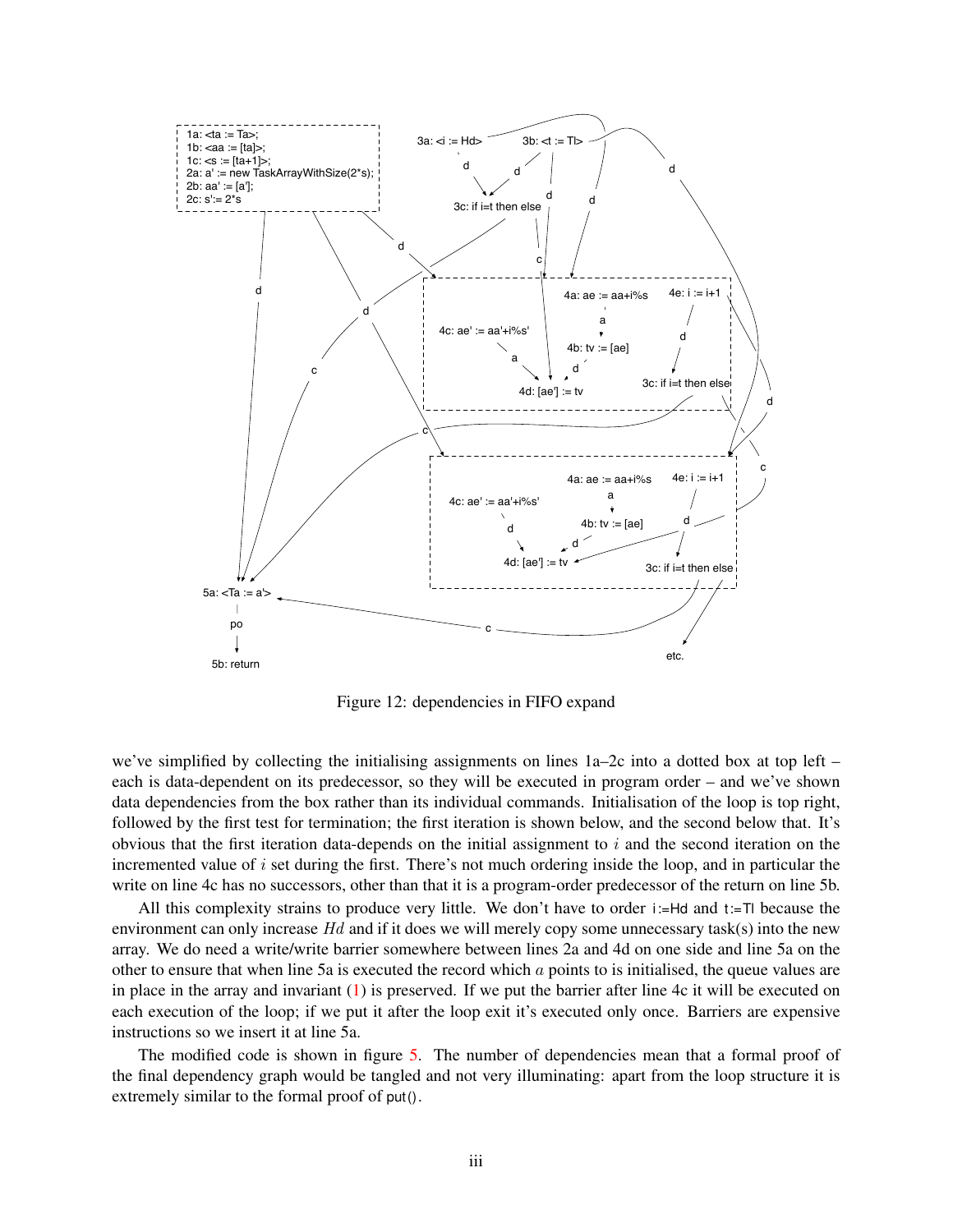

(a) code

(b) dependency graph

<span id="page-17-1"></span>Figure 13: FIFO take

<span id="page-17-0"></span>

<span id="page-17-2"></span>Figure 14: Formal proof of take

# C Orderings in take

The single-memory access code for take is in figure  $13(a)$  and the execution dependency graph in figure [13\(b\).](#page-17-1) It doesn't seem to need any barriers: before the write on line 5 we need to know that  $h < Tl$ , and we do, for the usual reasons (environment can't change Tl; at line 3a we have  $h \neq t \Rightarrow h < t \land t = Tl$ ). The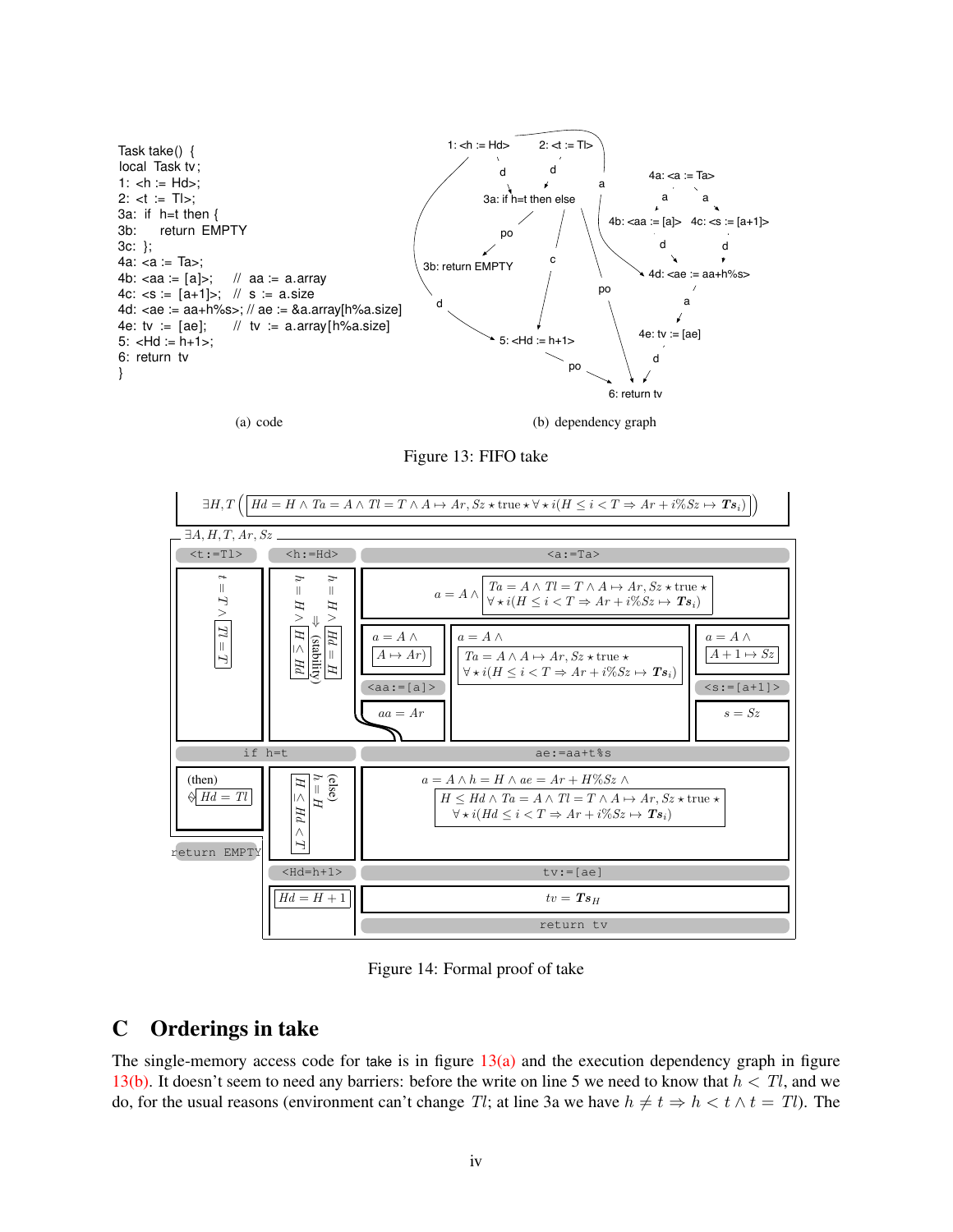<span id="page-18-0"></span>program-order dependencies from line 3a to lines 3b and 6 are just to remind us that speculated executions of instructions in program order following the returns will be accepted or abandoned according to the result of the  $h = t$  test.

The read on line 4e can happen before or after the write on line 5: indeed it can happen after the return, and we know that we will always get the same value, because only the owner can alter the array, and if it does so then the read will precede a subsequent write by memory ordering. No need for a barrier on that account.

The formal proof is in figure [14.](#page-17-2) The context for action [\(8\)](#page-4-1), required in the proof of steal, is that the element indexed by  $Hd$  must have been in place beforehand whenever  $Hd$  is decreased. That isn't obvious from this proof, and to make it obvious would require lots more space. But we can argue as follows: if, at the instant when  $Hd := h + 1$  is executed,  $H + 1 < Hd$  then, since  $Hd \leq Tl$ , it follows that  $H + 1 < Tl = T$ ; and then, from the fact that Tl is invariant throughout the execution, we know that  $Ar + (H + 1)\% Sz \mapsto Ts_{H+1}$ , and similarly for any other values in the range  $H + 1.Hd - 1$ .

We have the same result as [Michael et al.:](#page-13-3) no barriers in take.

#### D Thread diagrams in more detail

In the text we gave an abbreviated diagrams of interactions between owner and thief for the empty steal bug, and no diagrams at all for overwriting and overtaking. Here are the large versions of those diagrams, in figure [15](#page-19-0) (cf. figure  $3(b)$ ), figrefoverwritebug and figure [17.](#page-21-0)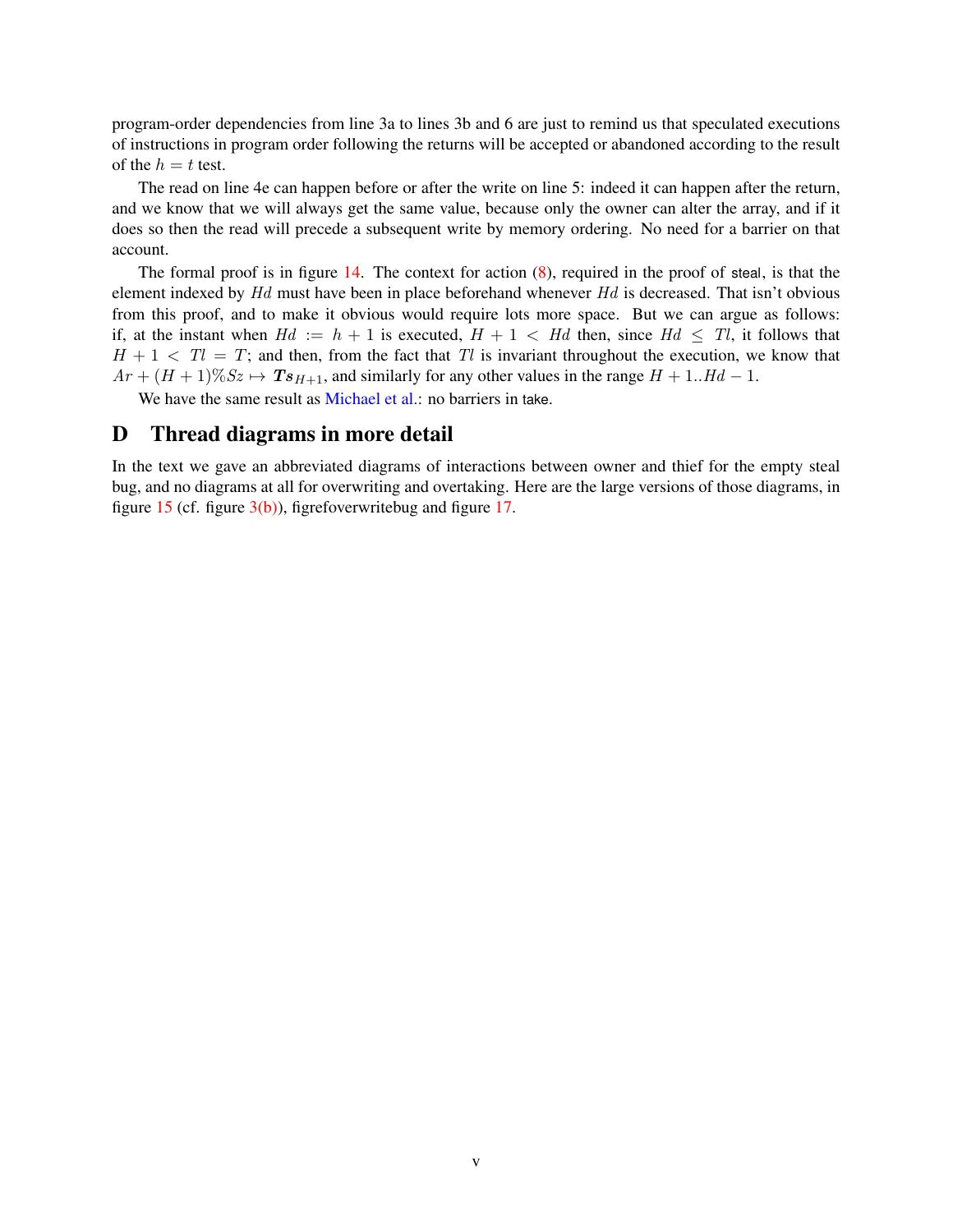

<span id="page-19-0"></span>Figure 15: The 'empty steal' bug without a Tl/Ta barrier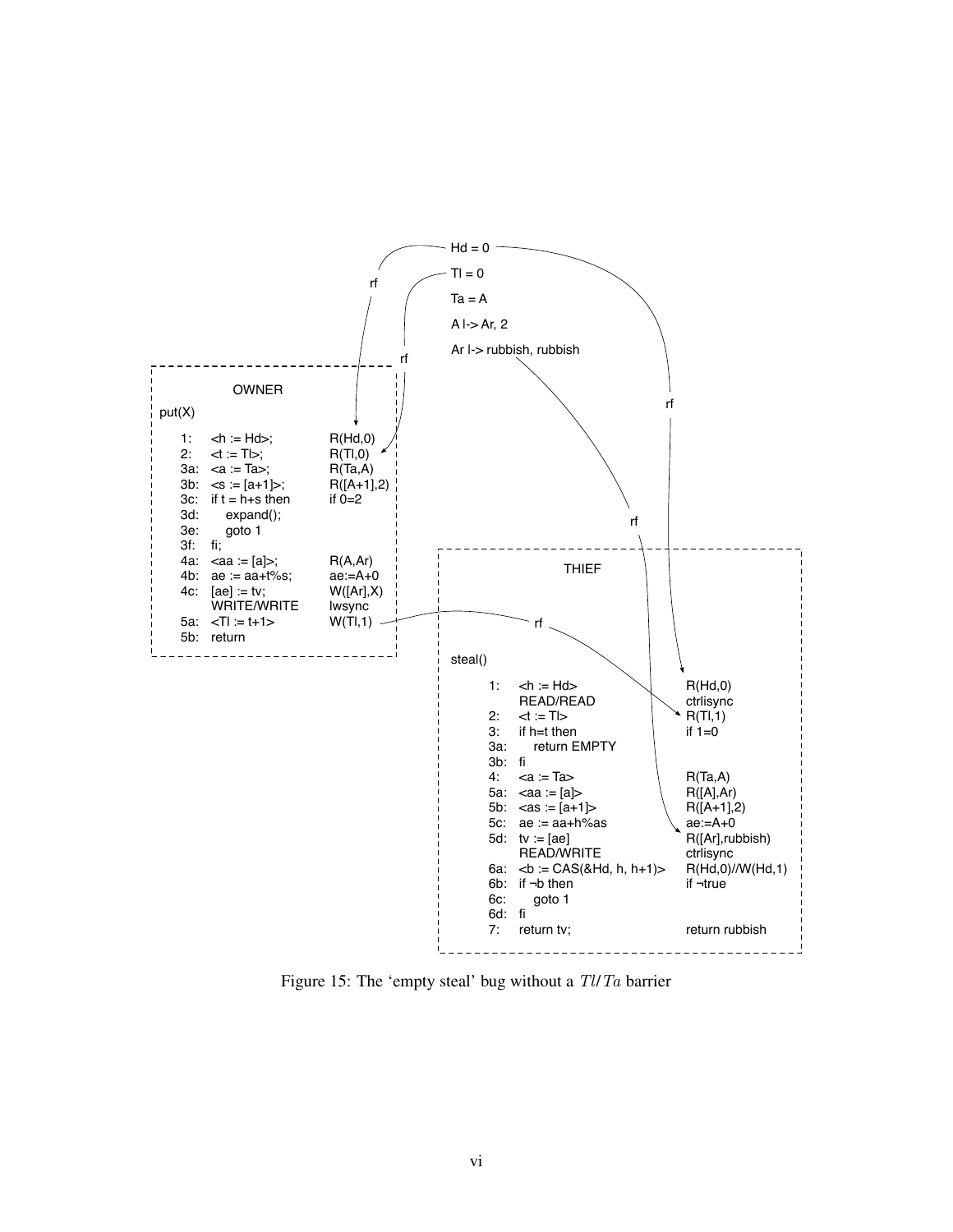

Figure 16: The overwrite bug without a barrier after <Hd:=h+1>